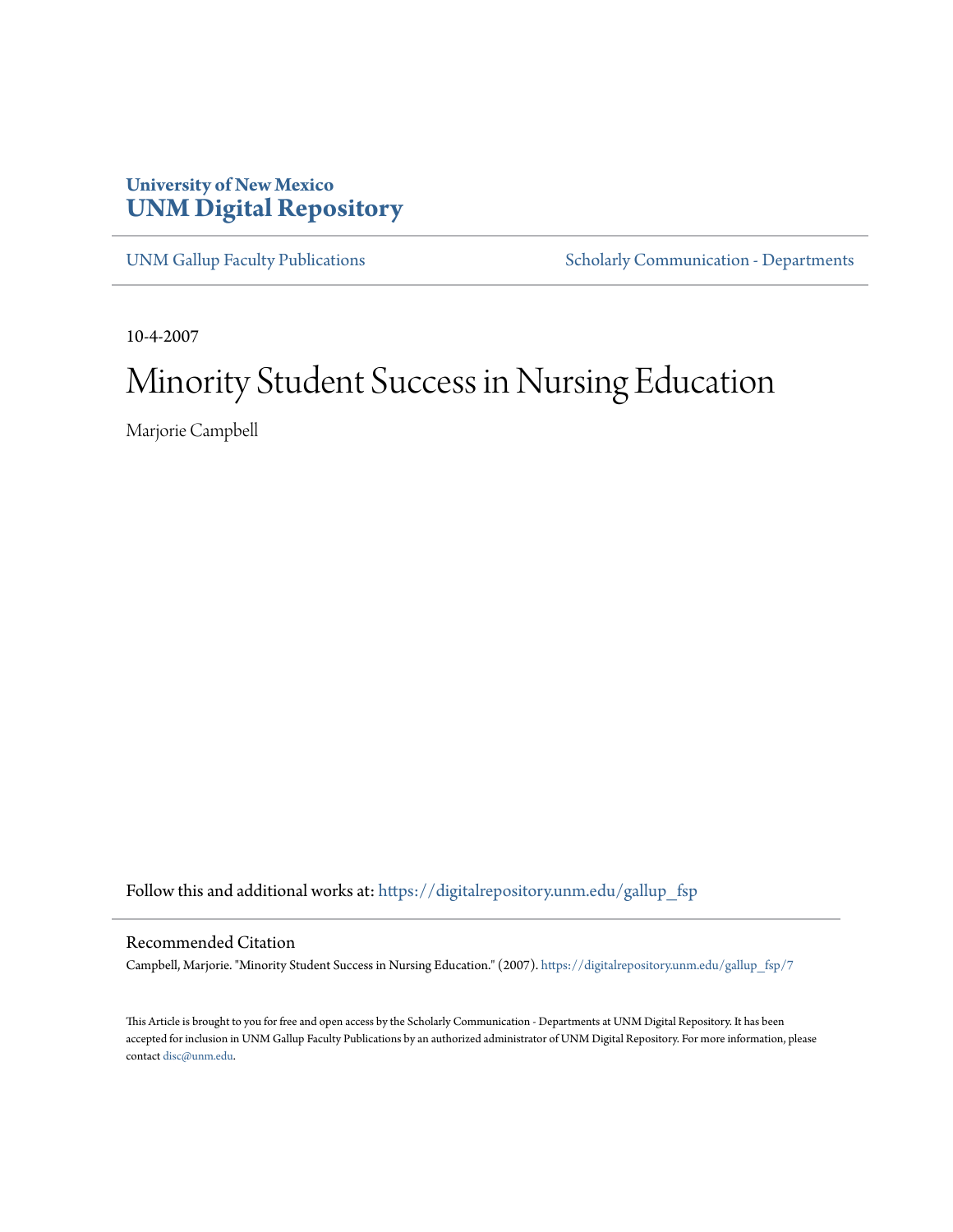Running head: MINORITY STUDENT SUCCESS IN NURSING EDUCATION

Minority Student Success in Nursing Education

Marjorie R. Campbell

University of New Mexico

mcampbel@gallup.unm.edu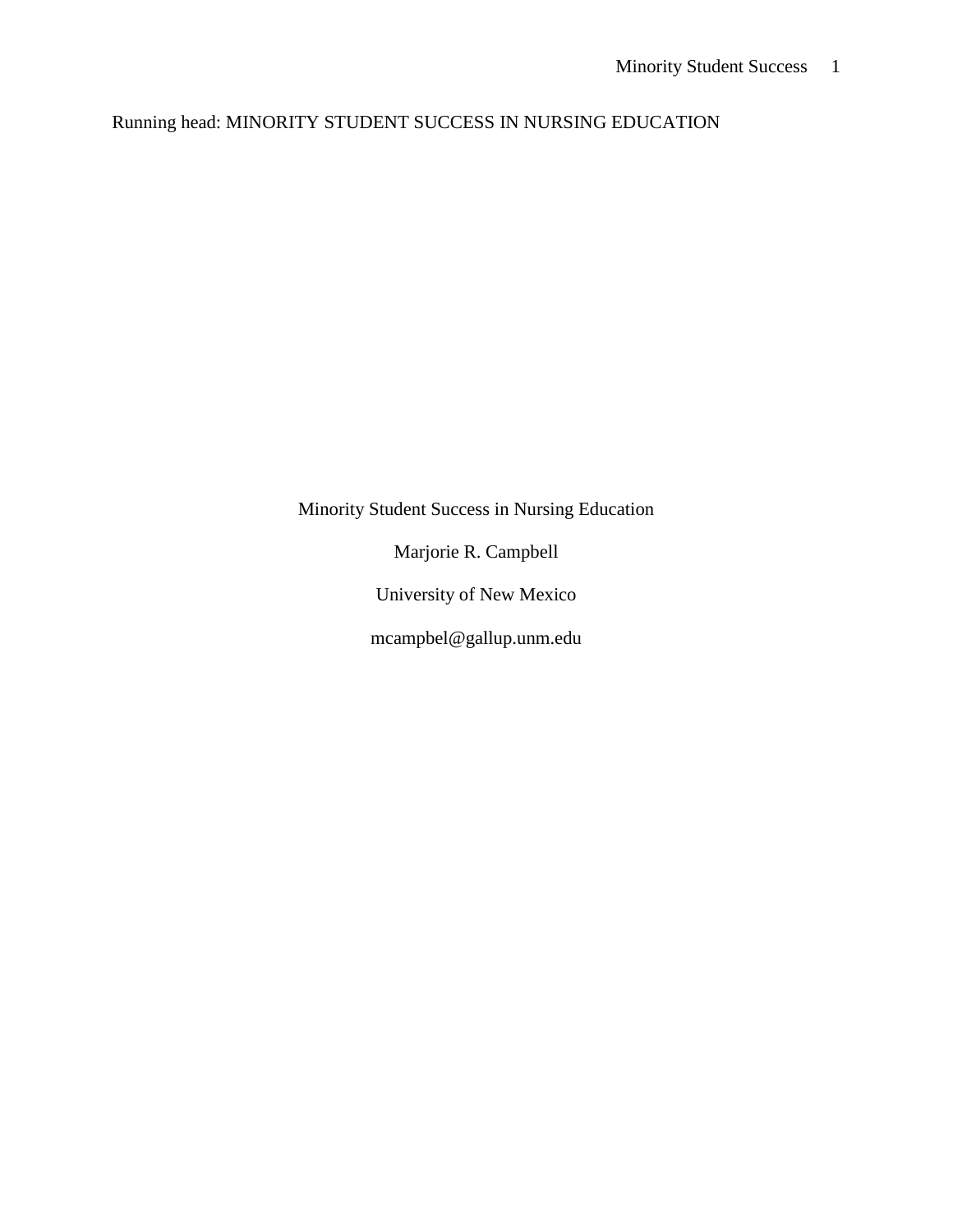# Abstract

All minority populations are underrepresented in nursing when compared to the general population. Minority and nontraditional nursing students have lower retention and persistence rates as, well as lower NCLEX-RN® pass rates than white non-Hispanic nursing students. A variety of methods have been used to predict nursing student success and numerous interventions to improve student success have been reported. A review of these strategies reveals the necessity of thoughtful curricular and program approaches to increase the rate of success among nursing students. The Caring Imperative is proposed as a theoretical basis for these approaches.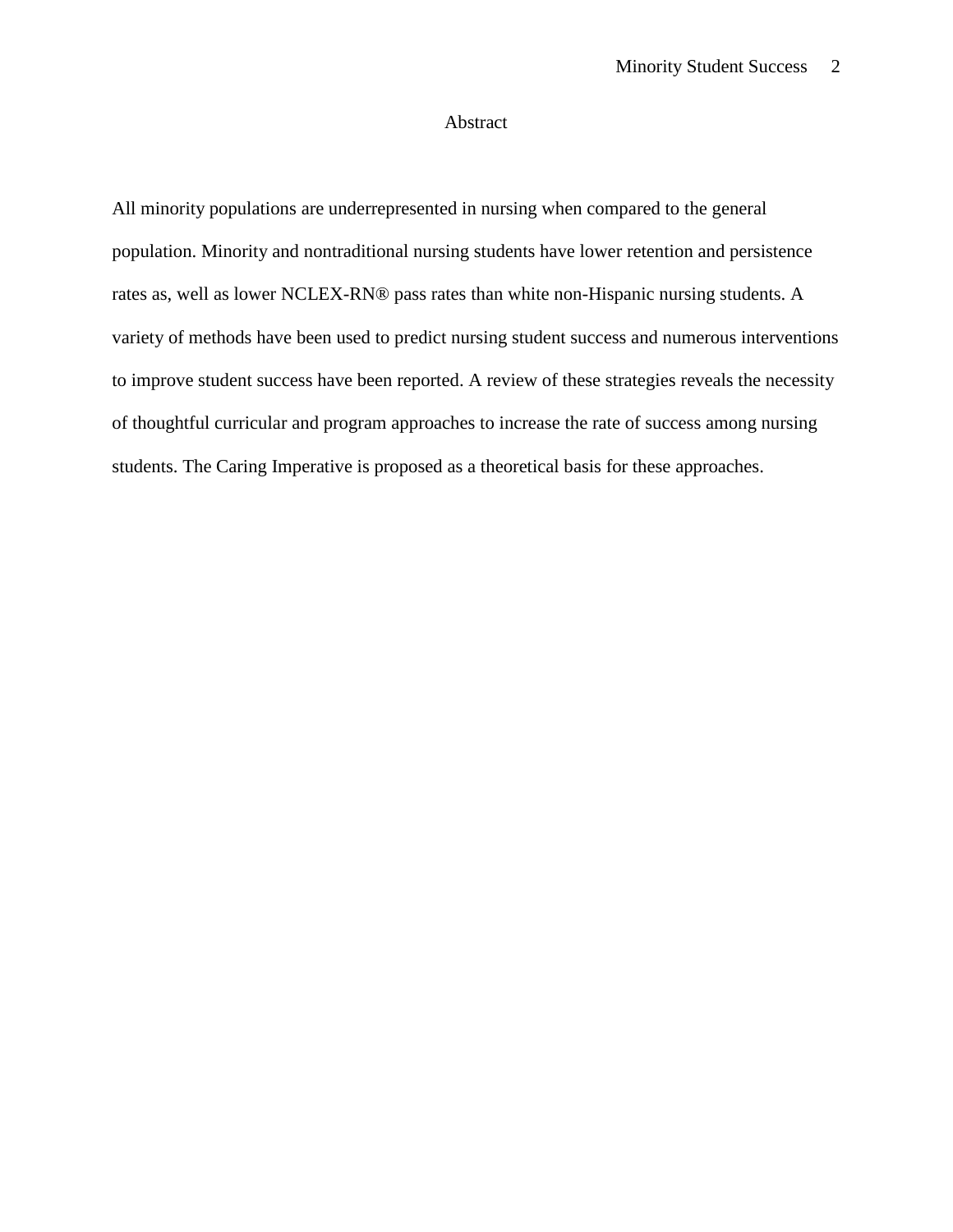#### Minority Student Success in Nursing Education

## Issue and Significance

A well-documented, global nursing shortage exists and is predicted to persist into the foreseeable future. The New Mexico Center for Nursing Excellence quotes the Health Resources and Services Administration (HRSA) as predicting that by the year 2020, 57% of the nursing requirements in New Mexico will not be filled (New Mexico Center for Nursing Excellence, 2006). One facet of this complex issue is the disproportionately small number of minority nurses. HRSA reports that even though the number of minority nurses increased from 7% in 1980 to 12% in 2000, those figures remain well below that of the general population where more than 30% are minorities in 2000 (HRSA, 2004).

In September 2004 the Sullivan Commission released its report on diversity in the healthcare workforce entitled *Missing Persons: Minorities in the Health Professions* that revealed specific data about minorities in nursing. The Sullivan Commission sees increased healthcare workforce diversity as a priority to increase the overall health in the United States by increasing the cultural competence of its members as well as to improve health outcomes for members of minorities (The Sullivan Commission, 2004). The report notes that nursing has increased the numbers of underrepresented minorities at a slightly greater rate than medicine and dentistry, the other professions studied. However, they also note that an increase of 20,000 minority nurses would be required to raise the proportion of minorities by 1%. Minority nurses also pursue graduate education at rates higher than do white, non-Hispanic nurses. Less encouraging is the fact that numbers of Native Americans entering nursing have not changed appreciably in the ten years prior to the report. In addition, faculty and academic leaders in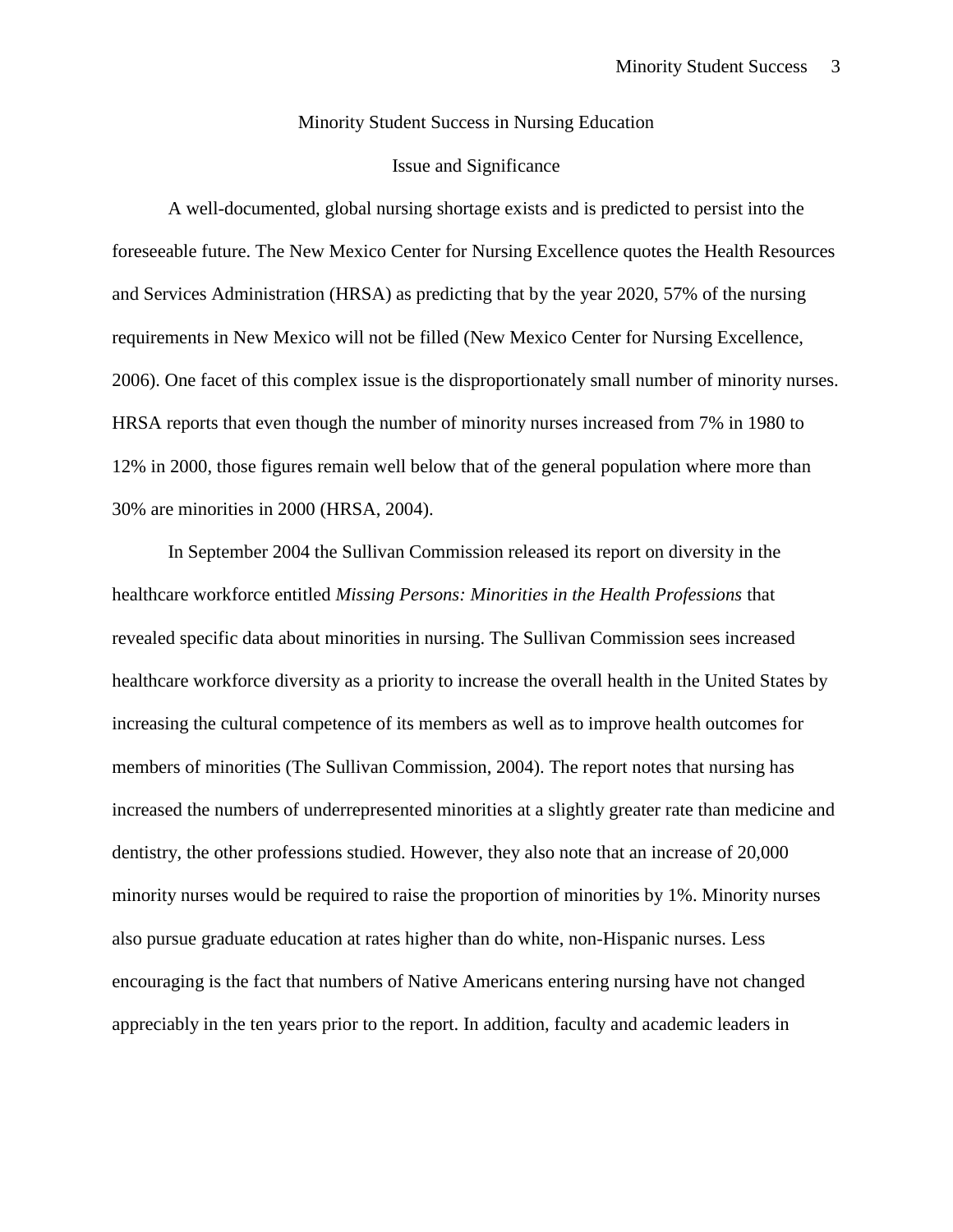nursing have less diversity than the nursing population in general (The Sullivan Commission, 2004).

As schools of nursing have sought and enrolled minority students at higher rates, another facet of the overall issue emerges. In California, where there is open enrollment in community colleges, minority-nursing students are less likely to graduate than are non-Hispanic white students (The Sullivan Commission, 2004). A report on the Transcultural Leadership Continuum project compiled by the National League for Nursing notes that in some areas, 60% of students entering at the associate level are enrolled in remedial programs. Attrition rates are up to 50% at the remedial level and up to 50% as well in the early science and nursing courses (Fitzsimmons & Kelley, 1996).

Defining student success in nursing education must include retention and persistence. The National League for Nursing Accrediting Commission[NLNAC], considers the graduation rate to be the number of students who complete the program in 150% of the stated program length (NLNAC, 2005). In addition to completing a nursing program, graduates must pass the National Council Licensure Examination for Registered Nurses (NCLEX-RN®) to be successful. Shortfalls in any of these areas constitute lack of success for individual students and nursing education programs.

This paper will review assessment of and interventions to increase student success in nursing programs. Professional nursing education ranging from practical nursing to graduate education will be examined. Literature as far back as 1993 will be reviewed to ensure a broad view with special emphasis on the issue of student success as it relates to minority and nontraditional students where that information is available.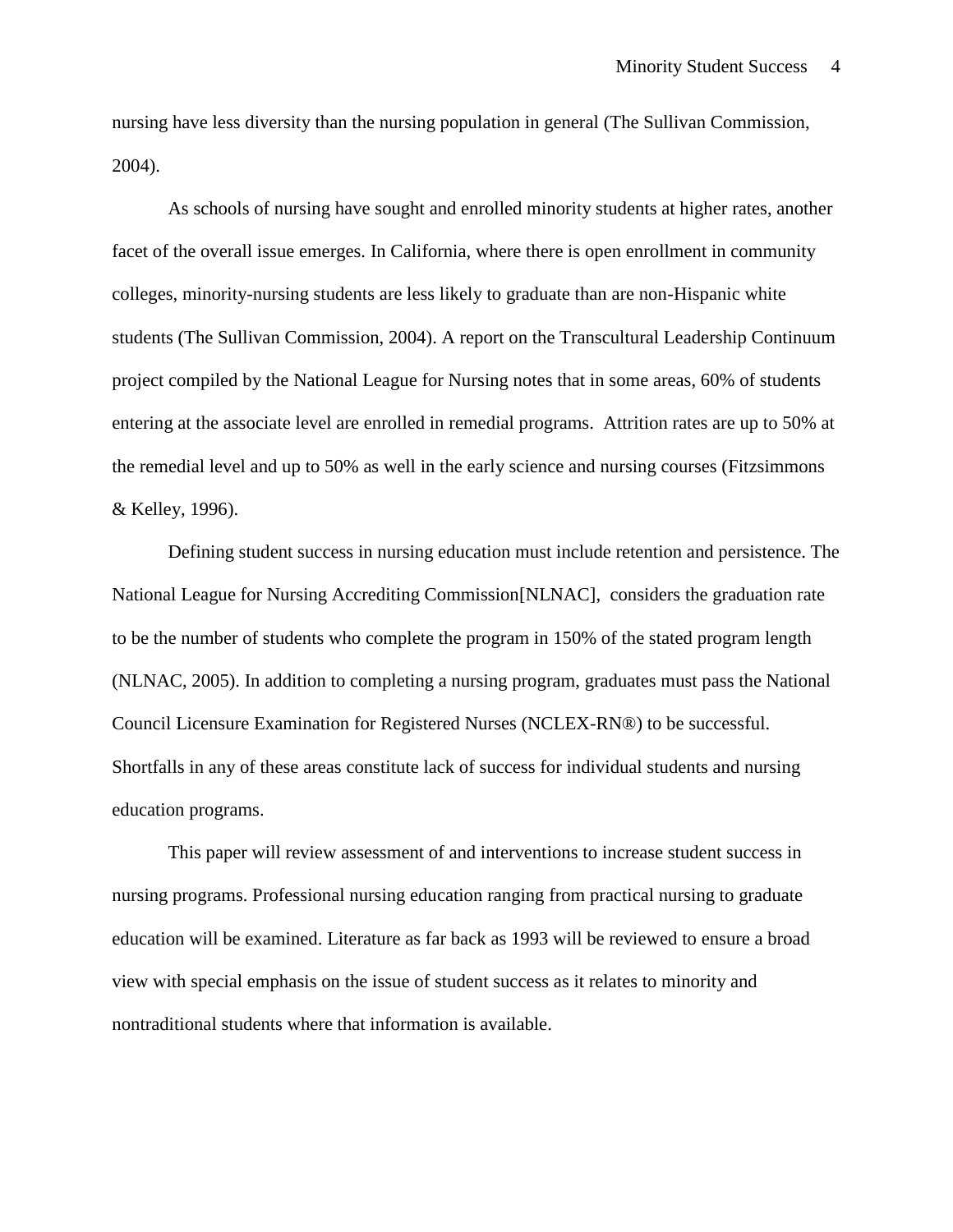## Theoretical Foundation

For the purposes of this paper, the theoretical foundation is based on papers presented in 1989 at the 11th National/International Caring Conference in Denver, Colorado. These presentations focus on caring behaviors that are culturally appropriate across the broad spectrum of education. Madeleine Leininger and Jean Watson (1990) edited a book based on those presentations. Both of these theorists have presented volumes related to the importance of culturally appropriate caring behaviors as these behaviors apply to providing nursing care. The Caring Imperative concentrates on applying this theoretical foundation to education. Education and caring share foci on growth and self-actualization (Appleton, 1990) making the connection a logical one. The Caring Imperative examines culturally appropriate care as it exists within the organizational culture of education as well as how it is modeled and taught within nursing education.

#### Review of Literature

#### *General Education Literature*

Low completion rates in higher education are not restricted to minority students in nursing or health careers. Tinto (1993) reports that white students are almost twice as likely to graduate as are African American or Hispanic students (Tinto). Statistics in this work look at sixyear persistence rates. Six years after beginning an undergraduate program, students are divided into three groups. Completers have received a degree, persisters are still enrolled or are enrolled again after a break and departers have dropped out prior to completing a course of study leading to a degree. Of course, it is possible that some of the departers will return to become persisters. Tinto makes some interesting observations about higher education in general in the United States. For example, in most countries, the more selective the level of education, the higher the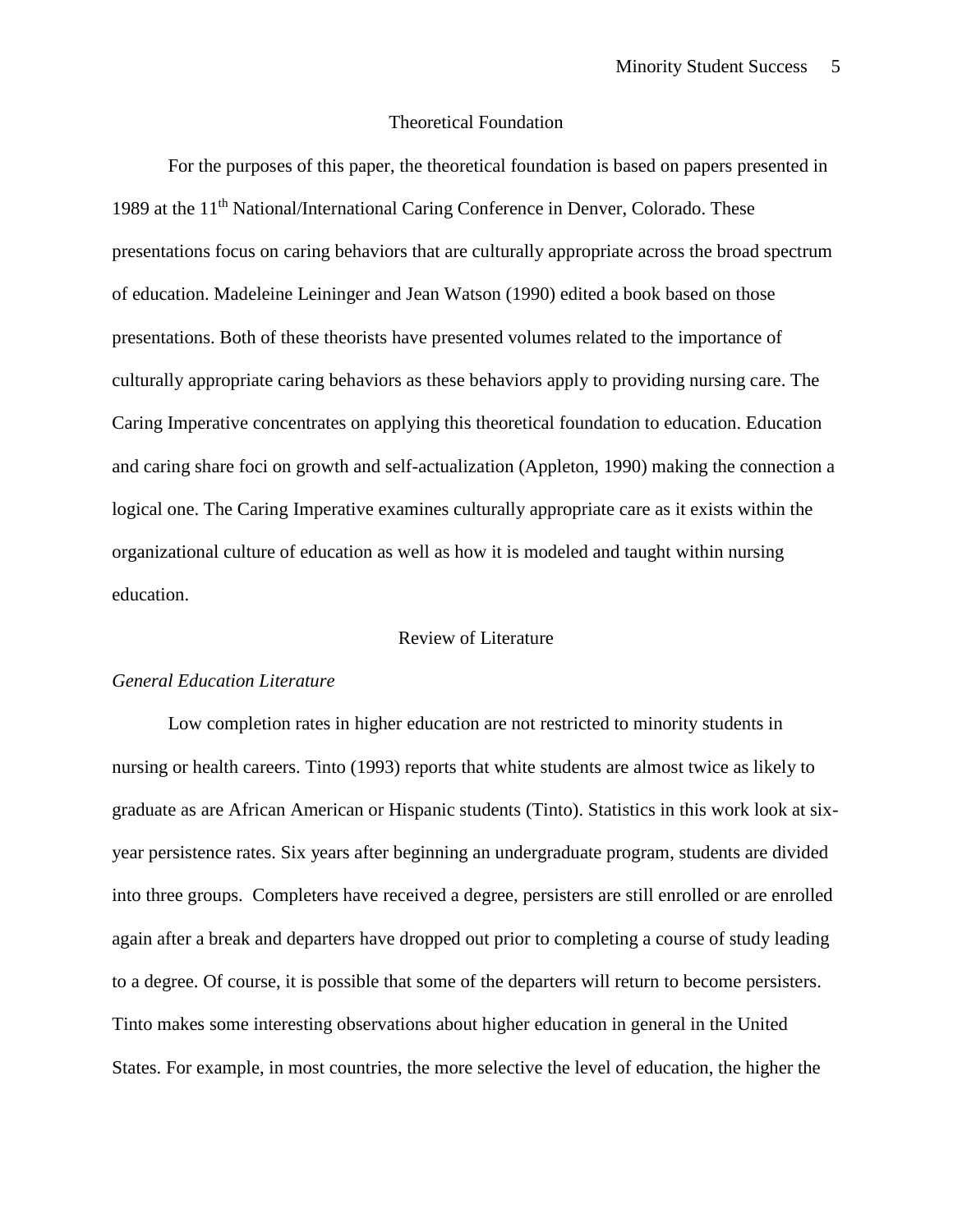rate of completion. The opposite is true in the United States. Approximately 25% of all students do not graduate from secondary school, 35 to 40% of entering college students fails to obtain an undergraduate degree and it is estimated that up to 50% of those entering doctoral programs do not successfully complete the program (Tinto, 1993).

Tinto concludes that student retention is a complex issue and that one key is integration of students into the institution. Whatever specific program is utilized, commitment to student success is the top priority. That would include a commitment to education for all students (Tinto, 1993). Tinto's integration includes connections made with any portion of the university organization, including students and faculty. These connections fit well within The Caring Imperative.

Nursing authors and researchers (Gardner, 2005; Shelton, 2003) do use the work of Tinto as a framework to examine nursing student retention. References to other mainstream educational theorists are often found in nursing literature, particularly when discussing subgroups like adult learners or nontraditional students.

#### *Literature Related to Predicting Nursing Student Success*

A portion of the literature is concerned solely with predicting student success. Research to determine causes of nontraditional undergraduate attrition establishes at least one significant difference from traditional students. Bean and Metzner (1985) define nontraditional students as older, part-time or commuter students. They note that these students are affected less by social variables on campus than are traditional students. Another conclusion is that the most important variables differ for various subgroups of nontraditional students; such as older, part-time, minorities or academically under prepared students at different types of undergraduate institutions.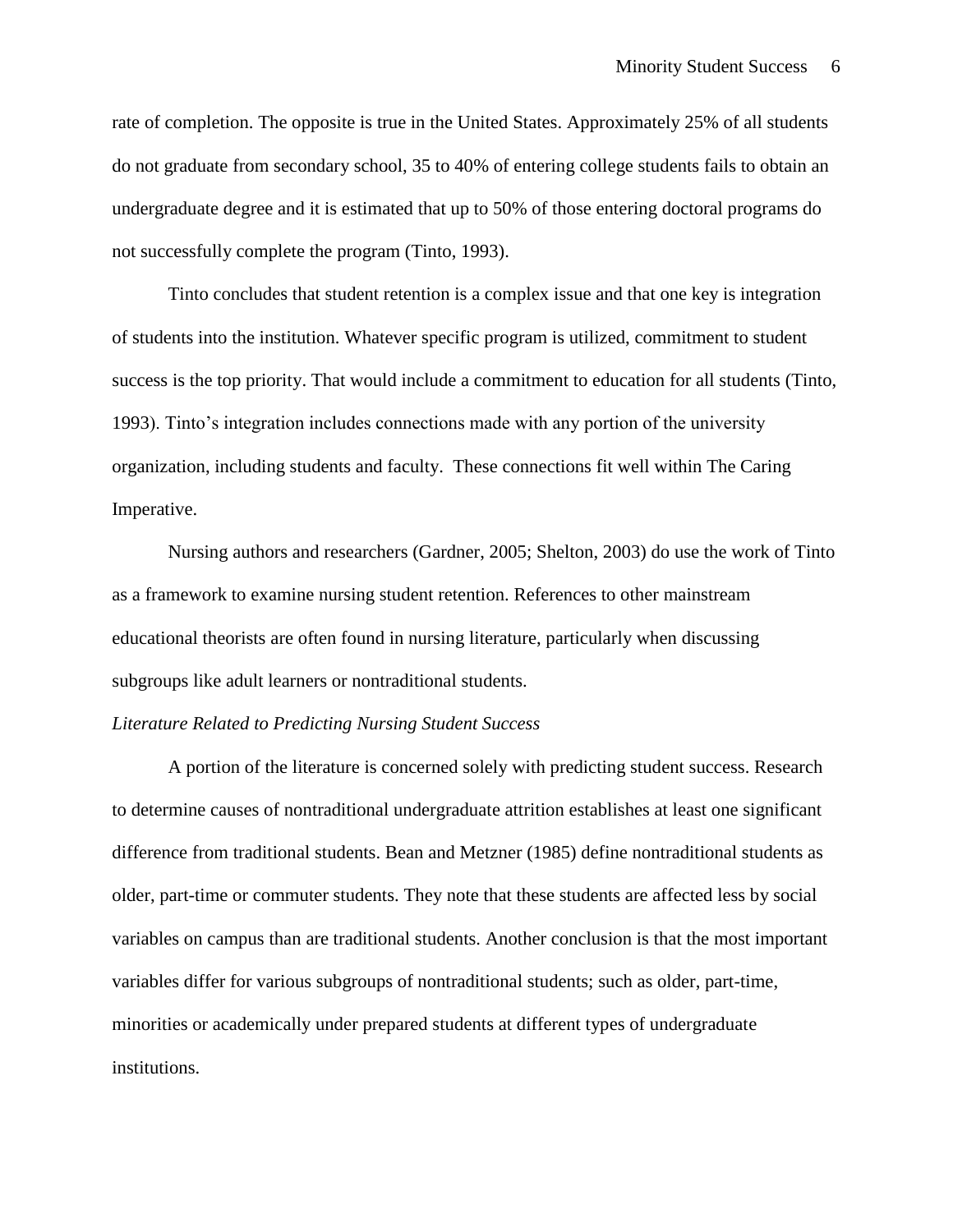Jeffreys (1998) looked at predicting retention and academic achievement of nontraditional nursing students. Using the Bean and Metzner model, this study examined three groups of variables. These were background and defining variables, academic variables and environmental variables. In addition, self-efficacy, the belief that one is able to perform or learn, was measured. In this descriptive study of nontraditional, first semester nursing students, the students were asked to rate their personal perceptions of academic and environmental variables. They proved particularly inaccurate in perceptions related to academic factors, causing the researcher to postulate that the students in the sample did not have accurate perceptions about the academic skills necessary for success in professional nursing education. The students in this study perceived environmental factors were more influential for academic achievement than were academic factors. Students at greatest risk for attrition were those with very high self-efficacy who overestimated academic support and underestimated their need for academic preparation. Although the focus is on early identification of the students who are at-risk, Jeffreys suggests that faculty expand their role to include mentoring and that any support strategies used are planned to include the specific needs of nontraditional students. These interventions are easily related to The Caring Imperative. A relationship built on mutual trust in the caring environment (Halldorsdottir 1990), as described in The Caring Imperative, is at least part of the mentoring role.

One study compared two entrance examinations to see which was most predictive of success in the first nursing course and on the NCLEX-RN®. Students entering the program took both the Entrance Examination for Schools of Nursing (RNEE) and the Nurse Entrance Test (NET), The RNEE is an academic achievement test and the NET includes nonacademic indicators like test taking skills and a stress level profile in addition to academic measures. The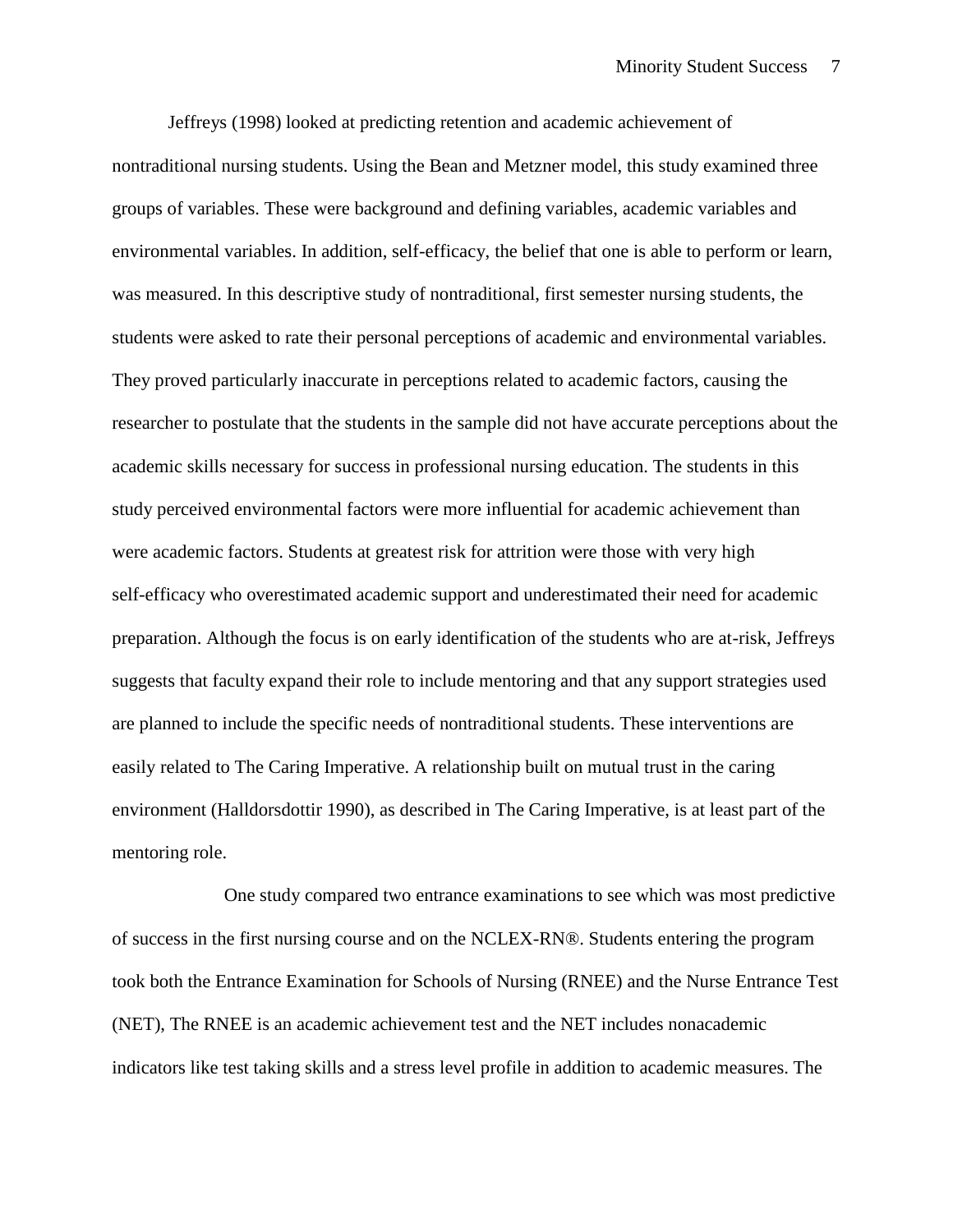nonacademic findings were used to make recommended, not required, referrals. This program had been using the RNEE as a part of their admission process; faculty believed there was a decrease in the quality of applicant pool and therefore wanted to be sure that the tool they were using was reliable. They did find that the RNEE was more reliable and that the reading comprehension subtest was useful for predicting success in the first nursing course. Neither test was reliable at predicting NCLEX-RN®. A passing grade in the initial nursing course proved to be more predictive of success on the licensure exam (Gallagher, Bomba, & Crane, 2001). There was no mention of minority or nontraditional student numbers in this group or of any intervention that would relate to The Caring Imperative.

An analysis of 150 students in a tribal college who declared nursing as a major yields information about predicting success among American Indian students. Of these, 38 or 25.3% completed the associate degree licensed practical nurse program. The students who completed the program were older and scored higher on entrance exams in math and language than did students who did not finish the course of study. Factors that were not related to program completion included number of dependents, high school grades, gender and entrance exams in reading. This study was limited in scope, especially when considering the fact that there are more than 500 recognized tribes in the United States, and did not consider passing a licensing exam as any part of the measure of success (Manifold  $\&$  Rambur, 2001). Although this study looked at members of a minority, there was no analysis of cultural or caring factors included.

A more comprehensive look at factors that decreased attrition and increased NCLEX-RN® pass rates was done in Texas. Both quantitative and qualitative data was collected and compiled. There were three phases involved. The first was a collection of quantitative data from student records at the community college involved. Student admission and academic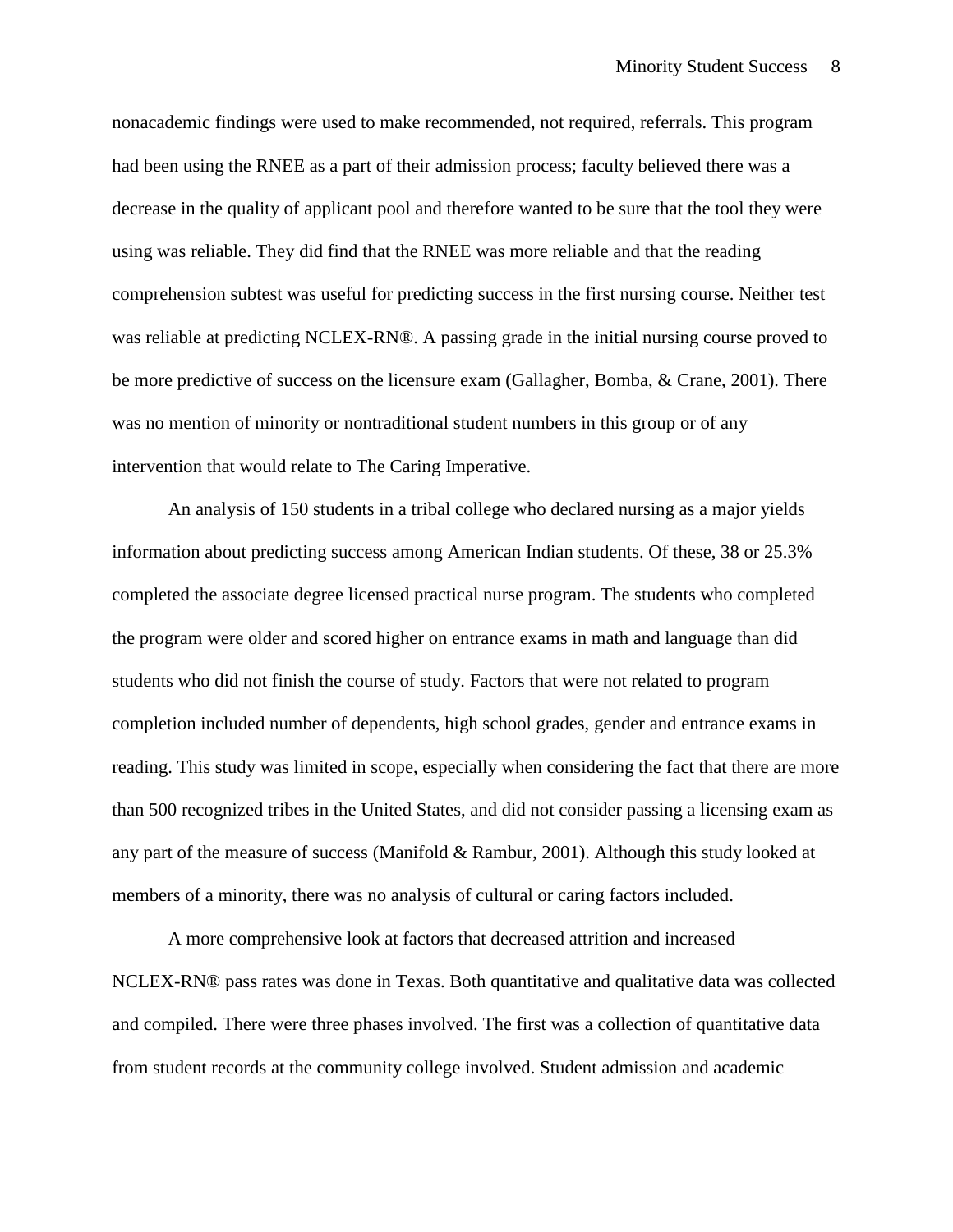history and demographic data on 213 students were compiled. This program utilized the Health Education Systems, Inc. (HESI) Exit examination, so that information was included along with NCLEX-RN® scores. The other two phases of the study were qualitative in nature. Phase two was comprised of interviews with directors of ADN programs in Texas about strategies used to lower attrition and raise NCLEX-RN® pass rates. The third phase involved interviews with faculty and recent graduates of the program being studied about the same issues. Findings revealed there was a correlation between the reading, science and math portions of the entrance exam and completion of the nursing program as well as between the science portion and passing the NCLEX-RN®. There was also a correlation between the HESI Exit Examination and between the nursing skills course and passing the NCLEX-RN®. Information obtained form the program directors found a number of commonalities. Several schools used admission exams, some with specified cut-off scores, and two had raised required grade point averages for admission. Most programs had some form of remediation for students. Thirty-three out of 45 schools surveyed used exit exams. Faculty interviewed in the third phase mentioned the need for careful examination of admission processes, the need for student mentoring and the need for enough time to mentor new faculty and facilitate student learning. Students addressed the perceived need for a class on test taking as well continuous review and practice using NCLEX-RN® style questions. The program studied reached several conclusions including the need to examine admission criteria, some curriculum issues, and some testing and review issues (Higgins, 2005). There is no mention of various cultures, minority groups or any nontraditional students in this study. The issues of mentoring of students and faculty certainly fit within the scope of The Caring Imperative but they are not addressed directly in that way.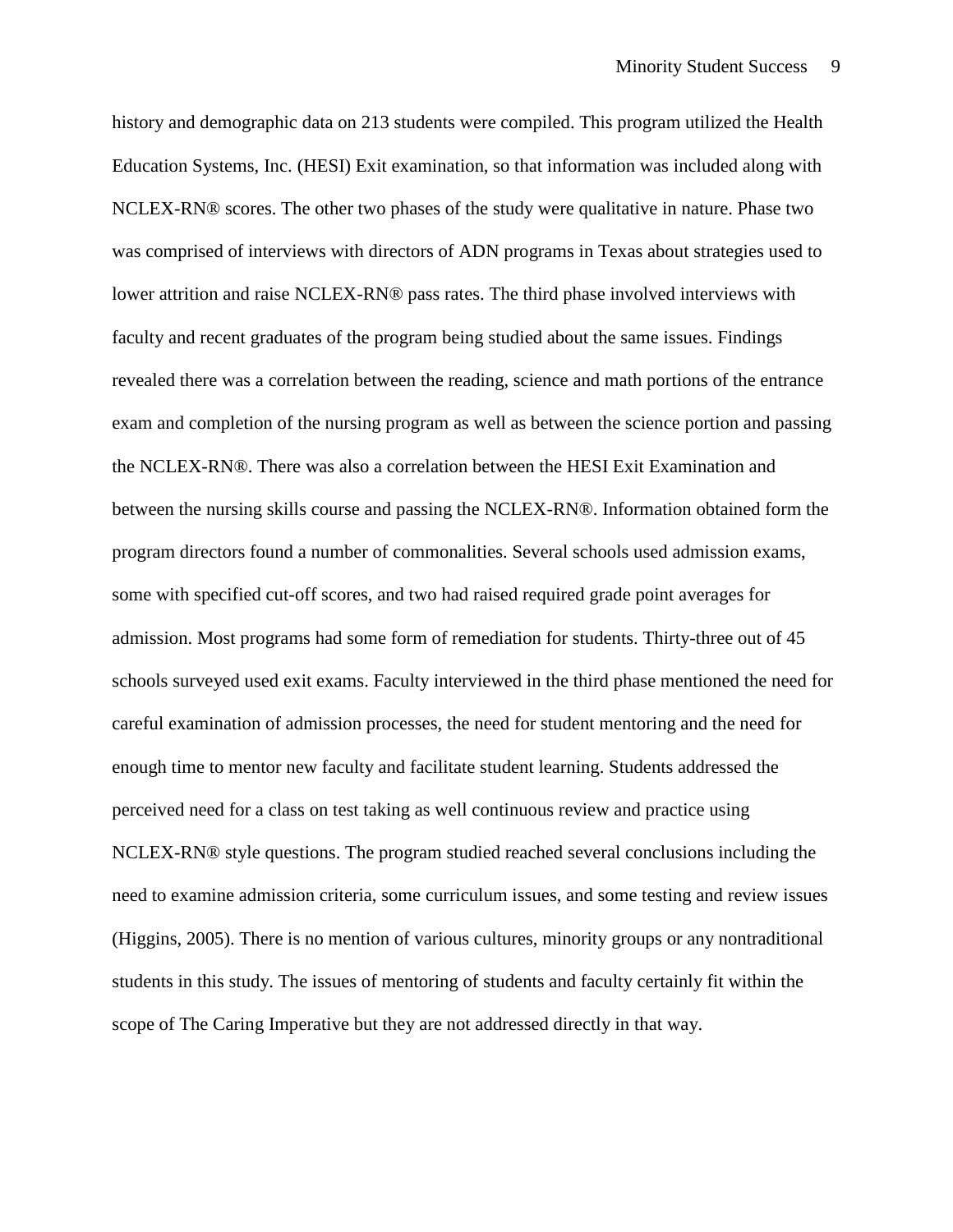## *Literature on Specific Programs to Increase Student Success*

The literature is rich with examples of interventions that have been devised and utilized by nursing programs to increase student success, often times targeting minority or nontraditional students. The Learn for Success (LFS) program was developed at the University of Southern California. It involves early identification of at-risk students followed by study skills workshops, study groups, peer tutors and faculty coaches. The interventions include learning strategies, motivational strategies, self-management and faculty coaching. There is an added cost involved in this approach, much of it for the coaches. These were faculty members who volunteered and received some release time for the activity. At-risk students met for 30 minutes each month with a coach and worked specifically on academic goal setting and learning skills necessary to meet the goals. Student success was measured by overall grade point averages and passing scores in all courses, retention in the nursing program, improved scores in a test used to identify learning strengths and weaknesses, and student reports of increased academic skills. At-risk students were identified as planned at the beginning of the semester and students were added to the program throughout the semester as they developed academic difficulties or became at-risk. The LFS program was so successful that the at-risk students passed the first semester nursing course at rates almost identical to the students who were not at risk. Students reported that the coaching component was of high value. At-risk students do not always take advantage of available resources. The direction and encouragement of the coach, who perhaps displayed caring behaviors, was a substantial part of the success of the program. However, 10% of the at-risk students who passed first semester, failed in second semester when they did not have the support of the coach (Peter, 2005). The criterion for choosing at-risk students was grade point average,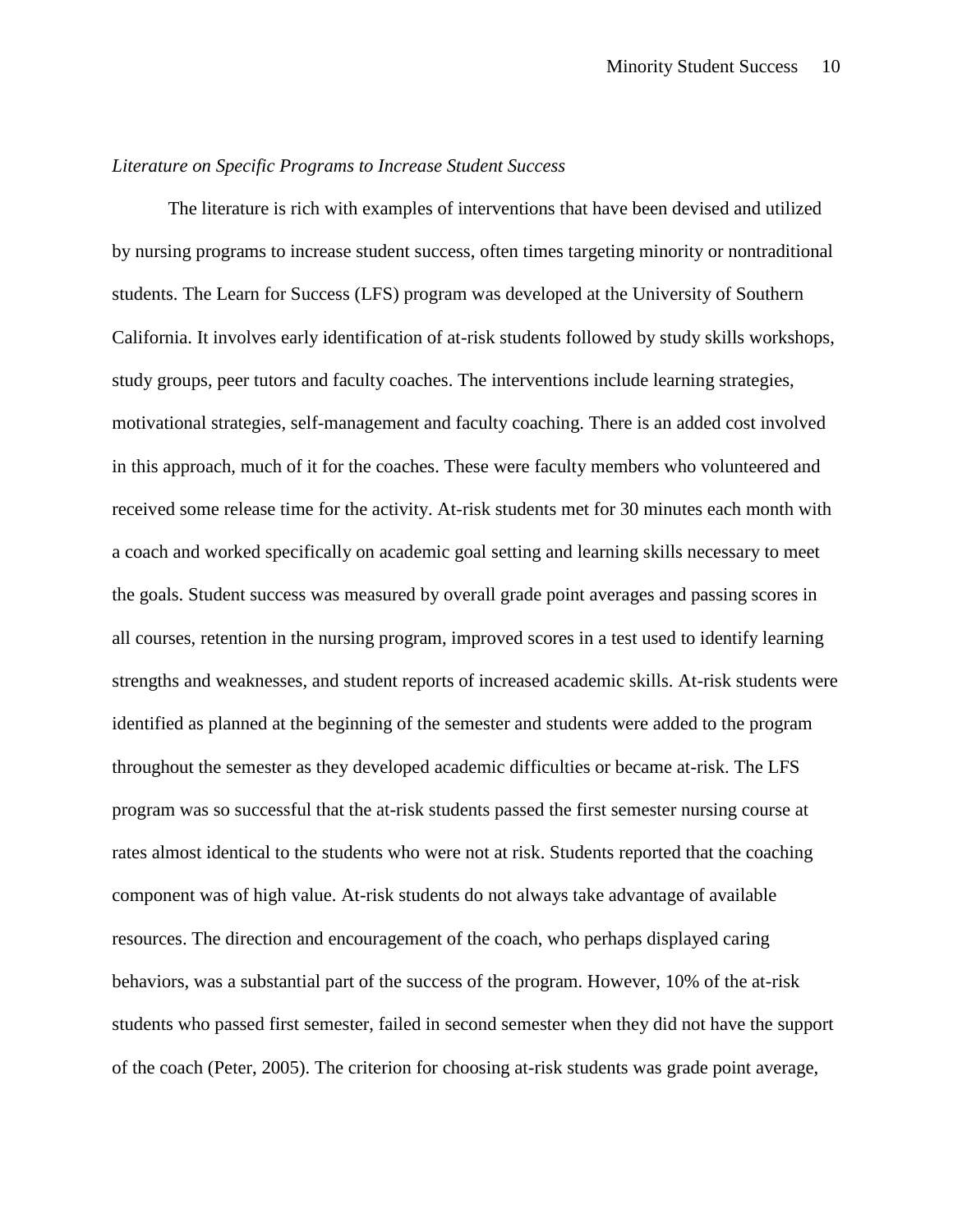and there is no mention of ethnic or nontraditional students in this program. The Caring Imperative fits well into the coaching model. The LFS program is a good fit from several perspectives: careful attention was given to the education and support of the coaches.

Peer tutoring for at-risk students may also increase success. Students in a medical-surgical theory course were designated as at-risk if their test score average was less than 70% after the first two tests. There were 26 out of 209 students who fell into that group. All were offered the chance to work with peer tutors and 20 agreed to participate. Tutors were selected who had scored 88% or above on the first two tests. Those who were willing to be tutors were given some basic orientation and then were paired with the at-risk students. There would be a faculty coordinator available for consultation and the time commitment was expected to be one to two hours a week. Students were paired according to the units they were studying and the clinical section they were in as well as language and similar cultural background and proximity, in case they wanted to meet off campus. Although this is a small study, the attrition in the medical-surgical course went from 12% to 3%. The suggestion was to continue and expand the peer tutoring program, to identify at-risk students early, and to look for ways to provide funding for the tutors (Higgins, 2004). Once again, however, participants are not identified based on anything other than grades. The use of peer tutors fits easily into The Caring Imperative, although there are not enough details provided to assess specific interventions or interactions for caring behaviors.

Jeffreys (2001) examined an enrichment program that also utilized peer tutors. Early contact was made with students while they were in pre-nursing through the use of newsletters. Nursing students self enrolled in the enrichment program that was designed to decrease attrition, increase academic success and promote positive psychological outcomes. Interested students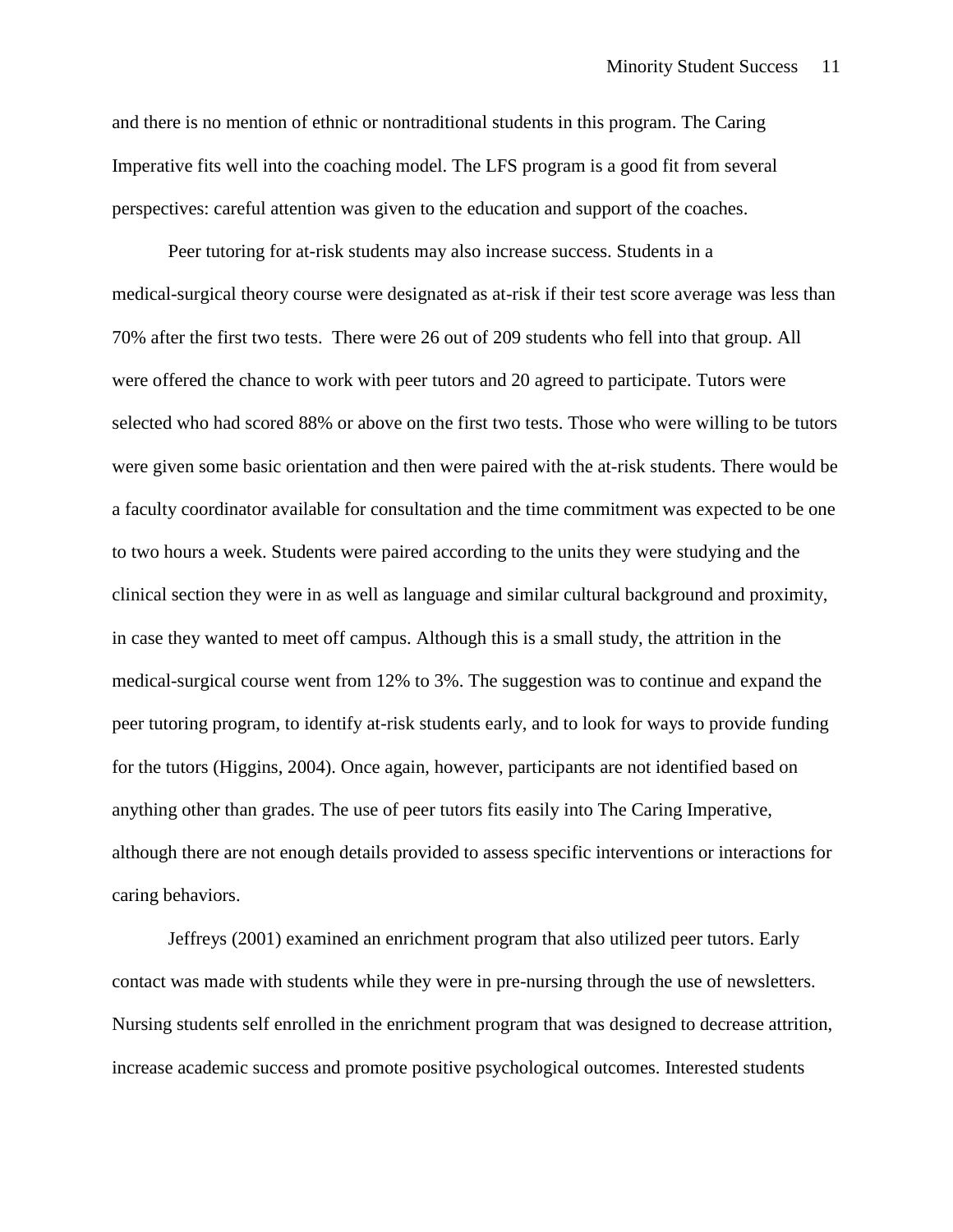attended an orientation workshop and then selected a study group that was led by a peer/mentor tutor (PMT). These groups met weekly and had five students per PMT. Additional individual tutoring was available based on student need. The PMTs were upper level students selected because of excellent academic standing and communication skills. The PMTs had initial training and ongoing contact with the project director. Students in the enrichment program passed the nursing courses at a higher rate than those who were not in the enrichment program. Student response to questionnaires used to assess psychological outcomes indicated positive effects of the enrichment program. Students even asked for longer study group sessions before tests. More than 40% found the enrichment program "greatly supportive." An interesting difference in this program is that students chose to participate. None were designated at-risk or encouraged to participate based on need. Again, there is no information about any minority group to which these students might belong.

One successful minority retention project at California State University relied on a grant to decrease minority attrition. The program has a high overall retention rate but noted that 80% of attrition due to academic concerns was among minority students. The project itself involved increasing the time for the retention coordinator who worked to expand the support for students and taught study skills and test taking classes and met individually with students who received less than a C+ on an exam. In addition, the coordinator developed a mentoring network with minority nurses in the community, established partnerships between English-as-a-secondlanguage students and English-as-a-first-language students, coordinated potlucks at the beginning of each semester for students and family members, developed a cultural health care seminar, held minority support group meetings, acted as an informal liaison between students and faculty and developed outreach with minority pre-nursing students. These activities were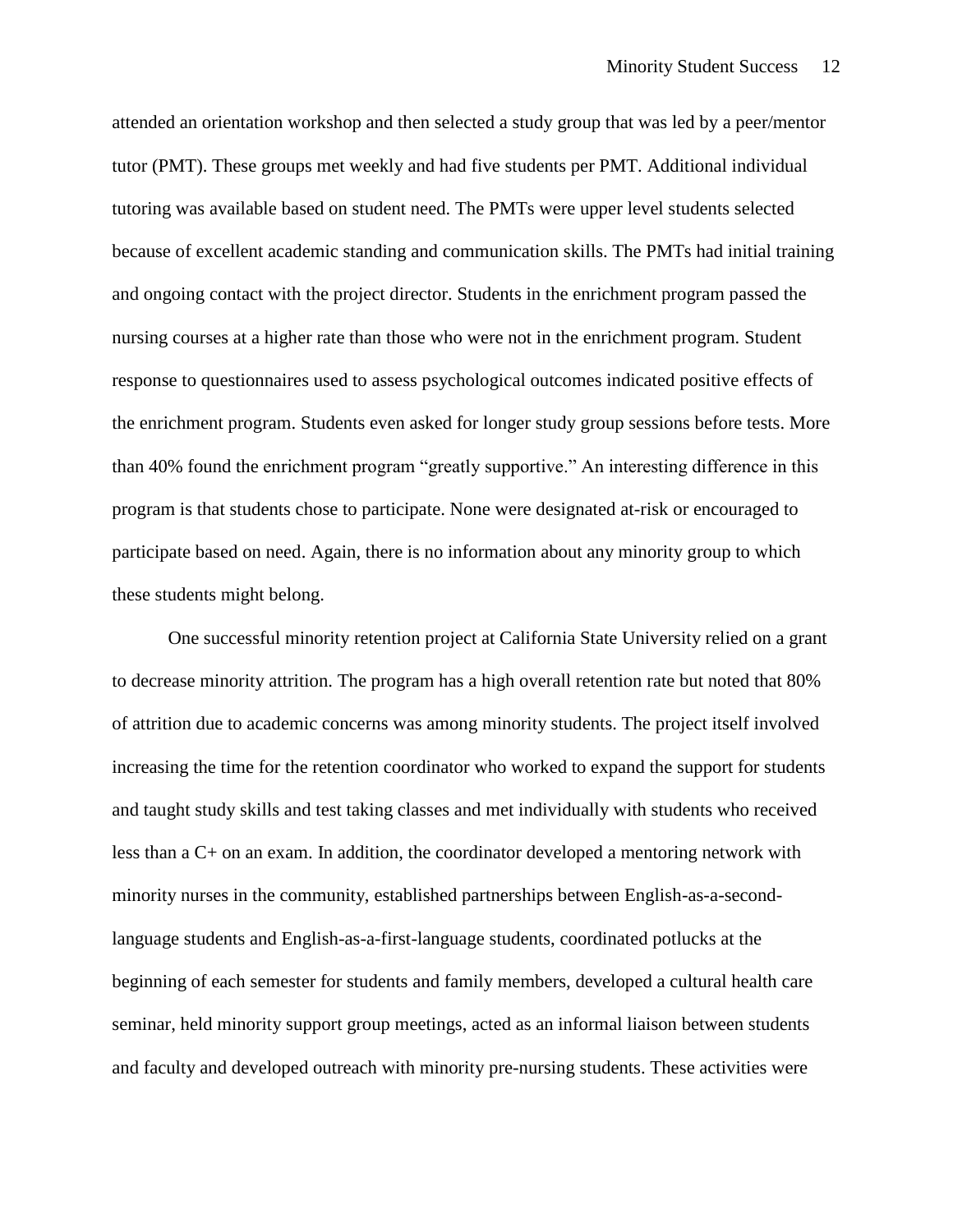designed to integrate minority students into the supportive learning environment. The program was able to achieve 100% retention of minority nursing students during the year studied (Gardner, 2005). These interventions all fit into The Caring Imperative. The wide range of activities and interventions is particularly caring and culturally appropriate; the coordinator position certainly indicates a high priority for retention of these students.

Minority groups now make up the majority of the population in the nation's most populous state, California. It is predicted that this will be true throughout the country soon. An examination of nursing education in California community colleges documents relationships between numerous factors related to student success. Nursing programs with higher numbers of Asian non-Filipino and African American students had lower on-time completion rates. Student age proved to be unrelated to program success rates and programs with higher percentages of male students had higher on-time completion rates but lower NCLEX-RN® first time pass rates. Programs with higher percentages of Asian and African American students have higher attrition rates and support services did not counterbalance the high attrition. Only learning resource centers were associated with lower attrition rates. The authors speculate that some support services may have been established in response to the high attrition rates. Programs with higher percentages of African American and Filipino students had lower NCLEX-RN® first time pass rates. Questions arise about the adequacy of high school preparation of students attending community colleges. There are also questions about the aging, predominantly white nursing faculty who may not consider various learning styles and cultural considerations as they plan lessons and teach content. As the authors point out, it is not reasonable to assume only white students from the dominant culture can practice nursing effectively or that students from ethnic minorities must deny their own culture to achieve success in nursing (Seago & Spetz, 2005).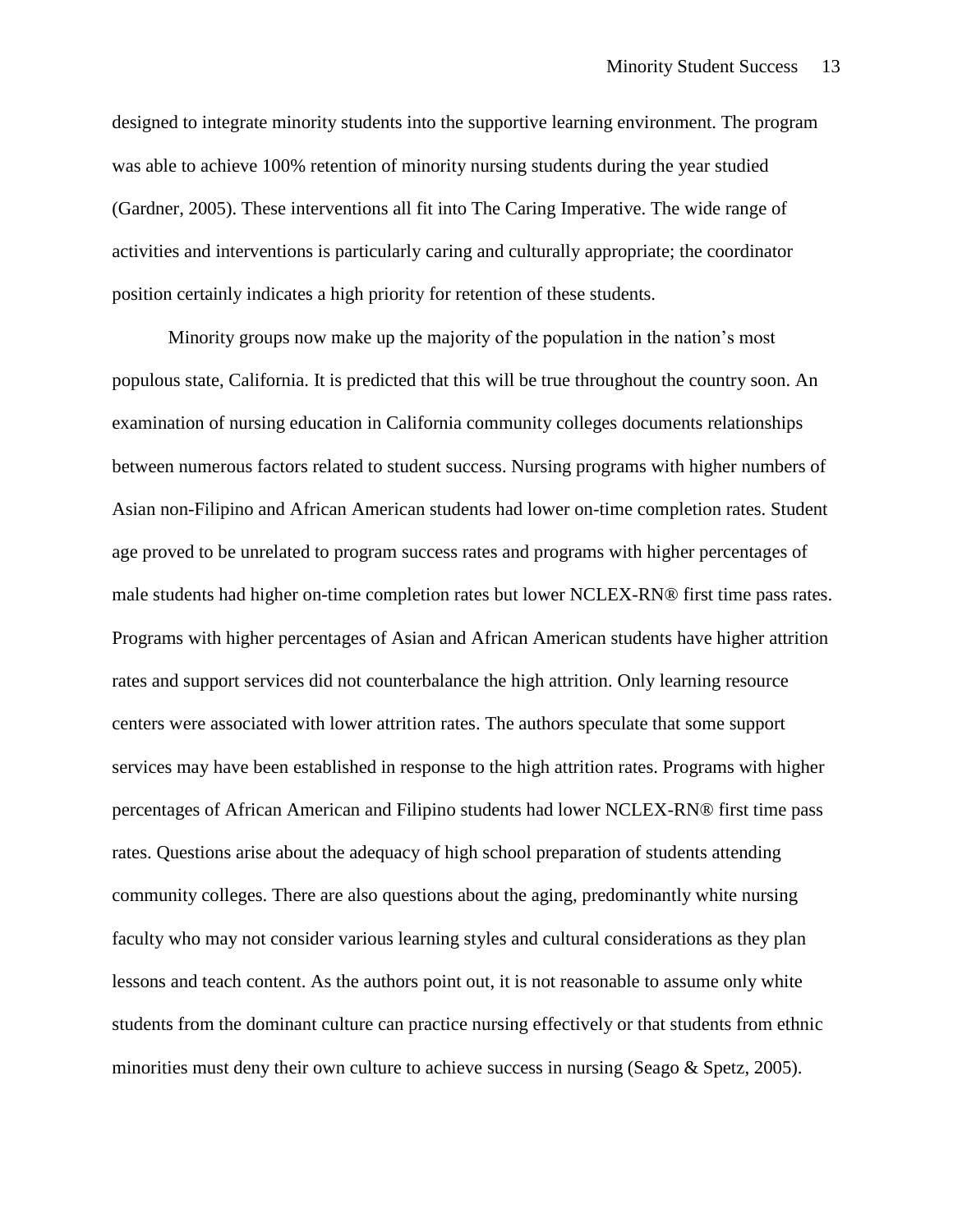Although minority issues are addressed directly, there is no indication of how interventions would fit into The Caring Imperative.

Another study looked at faculty support as it related to student retention. The researcher developed an instrument to measure student perceptions of psychological and functional faculty support and administered it to 458 associate degree nursing students. Functional support is direct help to facilitate learning and psychological support included mentoring relationships and caring atmospheres. The students were divided into three groups for comparison. One group, the largest, had persisted without any interruption in enrollment. A second group had withdrawn voluntarily at some point during their program and the third group had been required to withdraw due to academic failure. There were significant differences in the perceived faculty support between the groups of students. The first group, those who were successful in the program, reported the greatest perceived support. The biggest difference in perceived support was between the first and third groups, although the differences between groups two and three were not statistically significant. One limitation of this study was the smaller number of students in the second two groups and, even more importantly, the fact that the return rate of the questionnaires was much lower for students not currently enrolled in the program. Nevertheless, the researcher was able to conclude that both functional and psychological support increased student retention and persistence (Shelton, 2003). All of the students in this study are in the same program. It would be interesting to know whether students were interacting with particular faculty who are not perceived as supportive and whether faculty are not as supportive of students who are having academic difficulty.

The structure of a caring student-teacher encounter is outlined from the 1989 Caring Conference. Four basic components are described: the teacher's caring approach, the resulting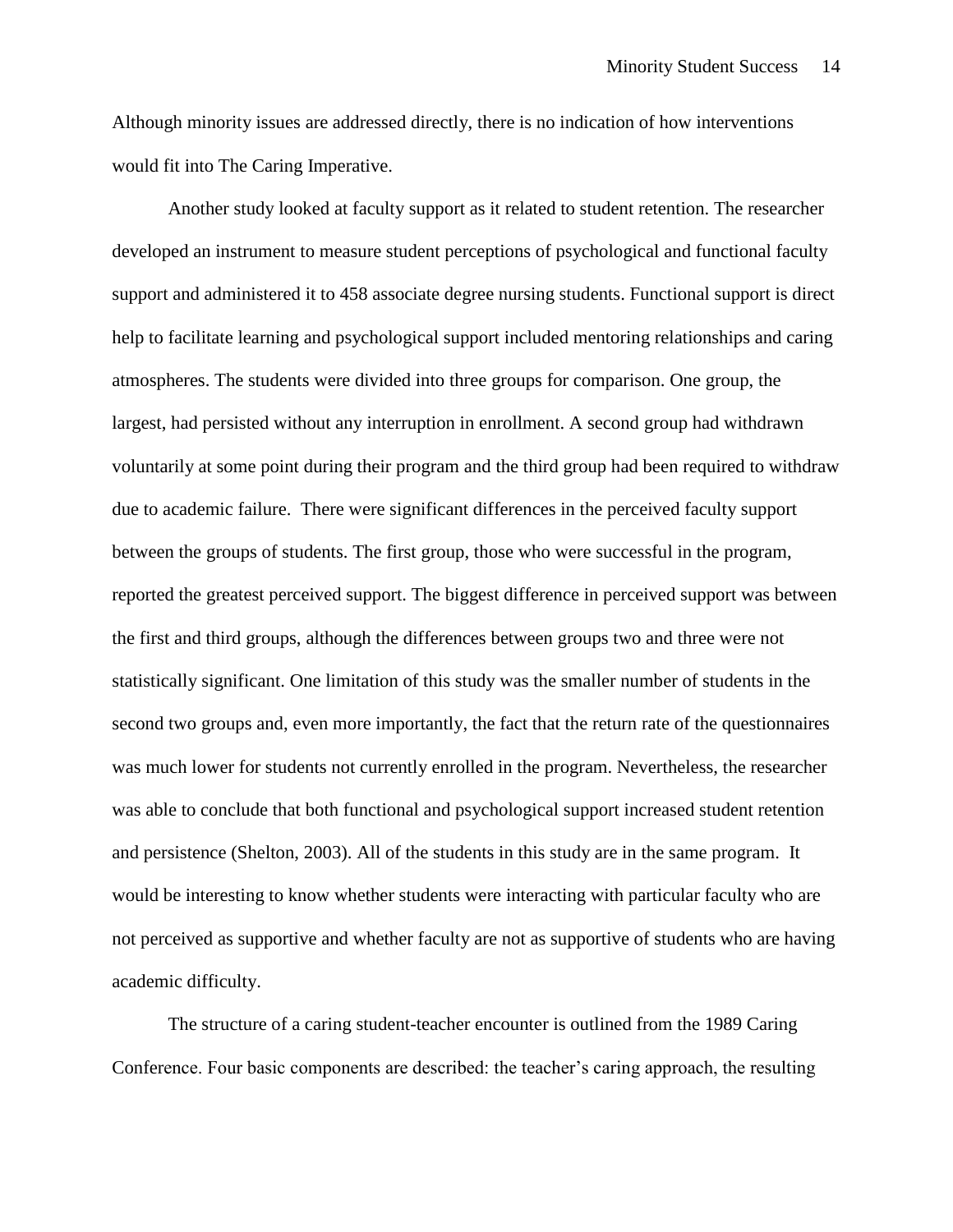mutual trust and professional working relationship and positive student responses to the encounter. The essential components of the teacher's professional caring approach are professional competence, genuine concern for the student as a studying person, positive personality and professional commitment (Halldorsdottir, 1990). Shelton's tool to measure perceived faculty support includes items such as: demonstrates respect for students, are approachable, can be trusted, are good role models for students, have a genuine interest in students and demonstrates confidence in students (Shelton, 2003). Shelton seems to have looked for the essential components in the teacher's caring approach.

Going even further is a program designed to increase minority representation in research and advanced practice. Project IMPART (Improving Minority Professionals' Access to Research Tracks) is a cooperative venture between a community college and a baccalaureate program in Philadelphia to accelerate minority students' academic progress. Students in the associate degree program are selected based on interest and commitment, not academic achievement. The program involves academic course work, a research assistantship, and academic and career counseling. The research assistantship is a salaried position during the summer between the two years of the associate degree program. By the end of the associate degree program, students have acquired 15 credits applicable to BSN or MSN degrees. This program has an 87% retention rate after two years and one year after graduation all 12 participants in the first group were enrolled in BSN programs, some full time and some part time. These students found that personal variables, like academic interest and sense of self, and family support were more important than other environmental factors, like faculty support. This seems to challenge other findings about minority student success, but a portion of Project IMPART was a mentor relationship with a nurse who is not a faculty member (Griffiths & Tagliareni, 1999).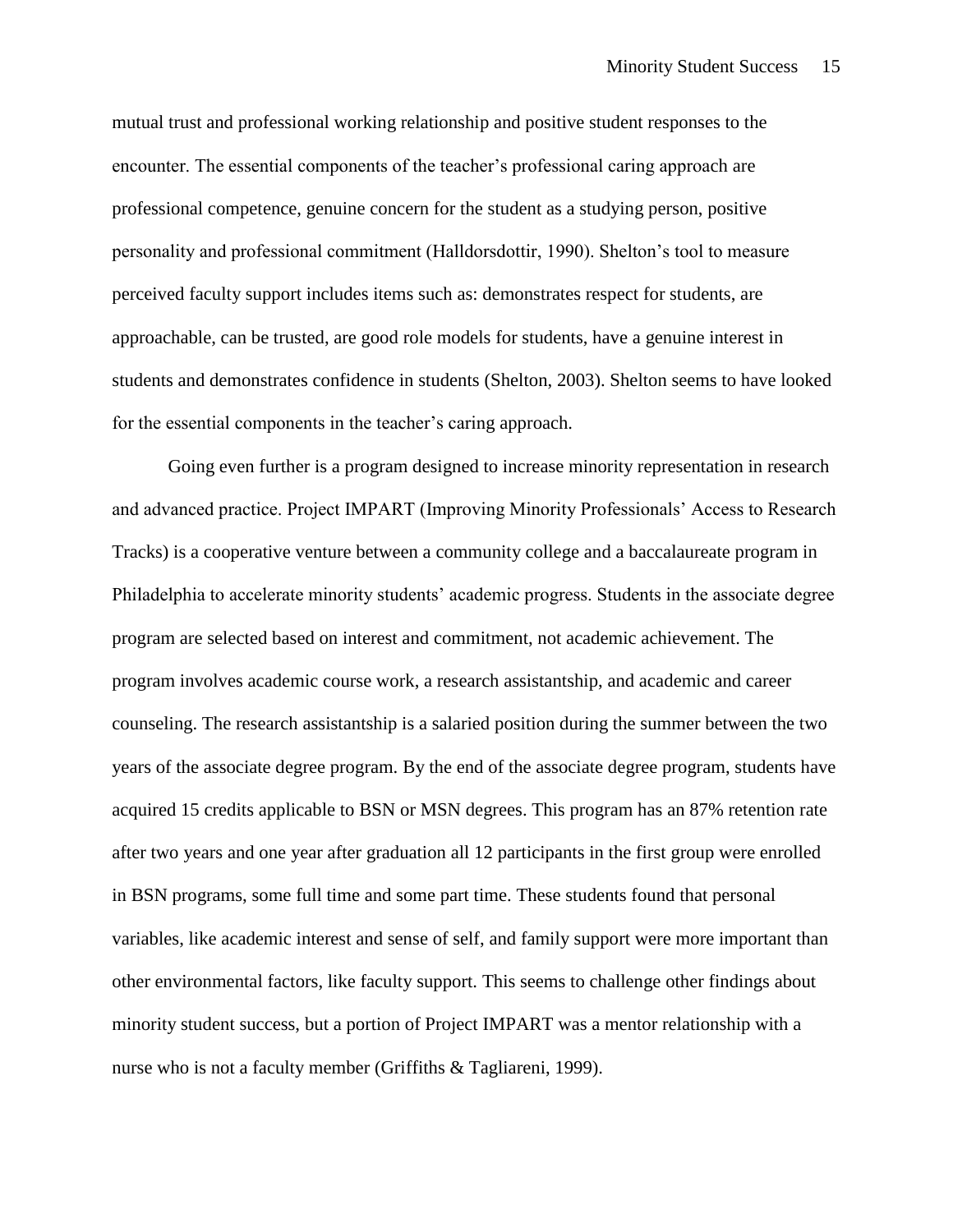It is more common for programs to target at-risk students and even mandate participation. The Learning Skills Program was developed at a baccalaureate program in response to dropping NCLEX-RN® pass rates. Students were tested using a standardized test prior to their junior year in reading comprehension, vocabulary and decoding ability. If a decoding problem was discovered, students were referred to an outside reading specialty center at their own expense. If reading comprehension or vocabulary problems were discovered, the student participated in the Learning Skills Program. All students were required to participate in workshops on topics like time management and test taking during the summer prior to the junior year. The Learning Skills Program takes place during the semester and consists of one hour of class and two hours of computer lab time each week. The class is lead by a faculty member and looks at stress and time management as well as study and communication skills. The computer time is schedule at the student's convenience and focuses on improving vocabulary and reading comprehension. Students are retested at the end of the semester, and if they show adequate improvement and have been successful in their courses, they are released from the Learning Skills Program. They will continue in a more individualized version of the program if they do not meet those benchmarks. In addition to implementing the Learning Skills Program, changes were made in the school's grading criteria, testing methodology and progression criteria. They also utilized standardized tests in nursing content areas and near the end of the program. Students who were not successful taking these standardized tests were also referred to the Learning Skills Program and all students took an NCLEX-RN® review course paid for by the college. It is difficult to assign credit for improvement when so many interventions are initiated, but the overall results are significant. The first time pass rate went from 62% to 100% (Parkes & Kirkpatrick, 1996). Although the result of these interventions is impressive, it is more difficult to align with The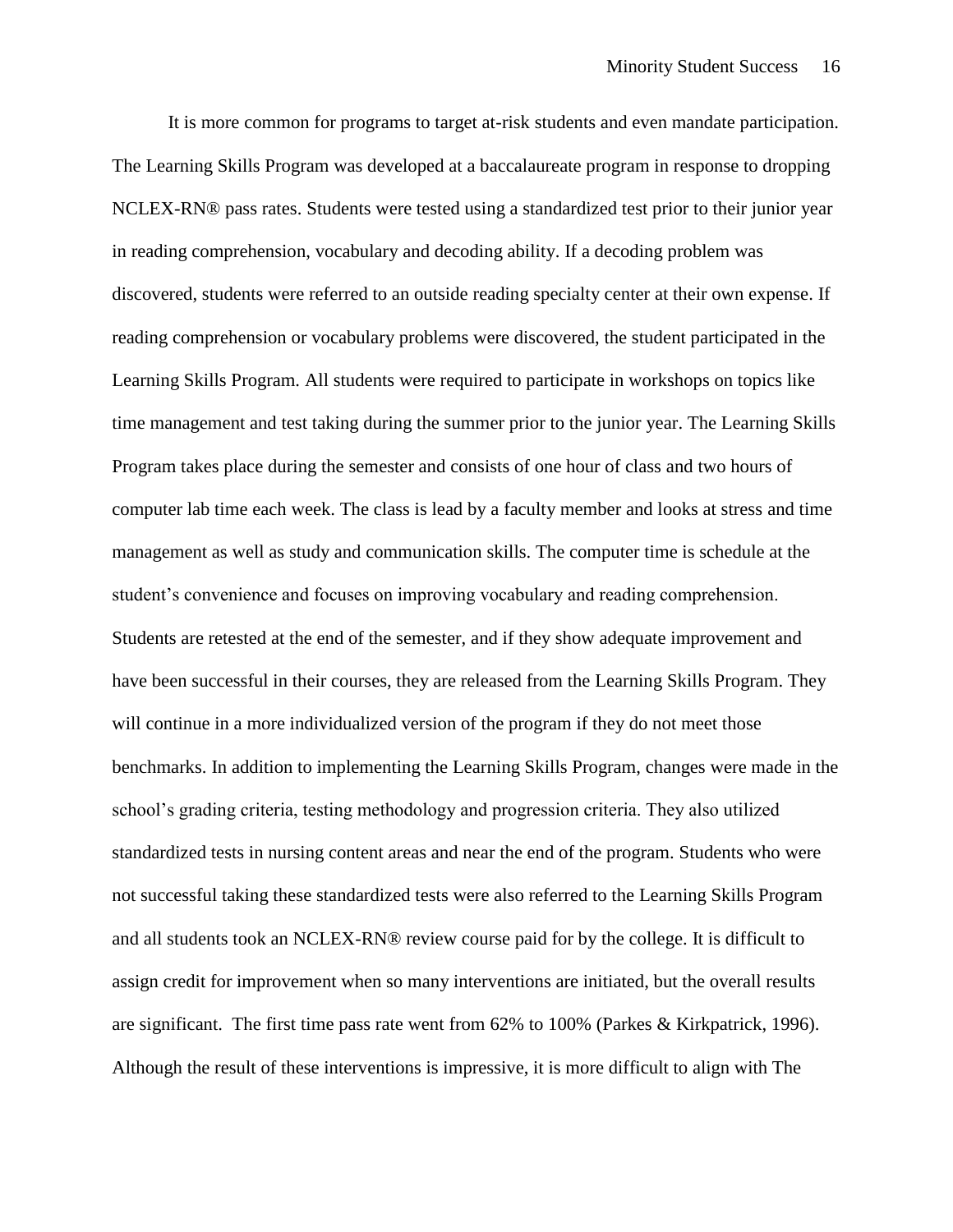Caring Imperative. There is no specific mention of connections with students. Waiting until prior to the junior year to look for big issues like reading comprehension and decoding seems less than caring. A program with a 62% NCLEX-RN® pass rate would be planning interventions for its own survival.

Another program targeting at-risk nursing students is Partnership in Learning for Utmost Success (PLUS). The goals were to increase persistence, cumulative grade point averages, graduation rates and NCLEX-RN® pass rates among at-risk students who participated in the PLUS program. The program was developed with grant money but was self-sustaining and part of the undergraduate curriculum at the time of the article. The program consists of a comprehensive assessment plan, a program of studies, faculty development, and partnerships for learning. The assessment plan assesses incoming students and monitors them as they progress. The program of studies is a series of six, one-credit academic courses. The first course is offered to all freshman and sophomore students and examines successful learning strategies along with a psychological component. The other five courses are offered in conjunction with courses throughout the curriculum that are identified as having high attrition rates. They are taught by nursing faculty and again focus on successful learning and also focus on developing academic and personal partnerships. Study groups, mentoring activities and computer activities are utilized. Over a three-year period a comparison was made between 121 at-risk students who took one or more PLUS courses and 89 at-risk students who chose not to participate in the PLUS program. The attrition rate was less than 10% of the students who participated in PLUS compared to 43.8% of the students who did not participate. The graduation rate was 50.4% for the at-risk students who participated and 27% for those who did not participate. First time NCLEX-RN® pass rates were somewhat less remarkable, 81.6% for participants and 75% for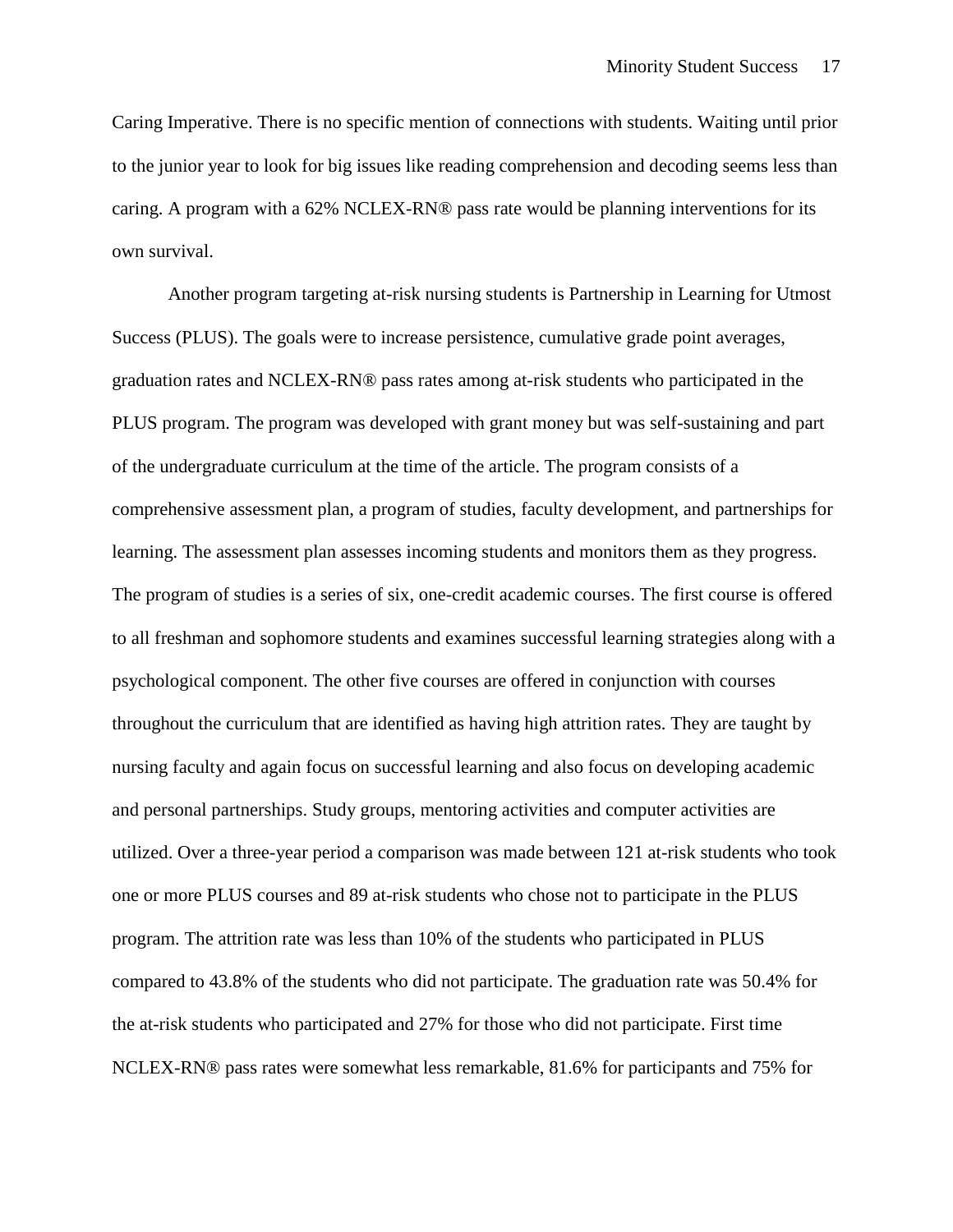non-participants. The results were significant enough for the faculty to enact policies to make the PLUS program mandatory for students who were designated at-risk (Lockie & Burke, 1999). Although minority composition of the groups is not mentioned, the connection with faculty members and provision of needed supplemental classes corresponds to The Caring Imperative. *Literature Review of Broad Issues Including Curriculum to Increase Success*

Some suggested interventions for student success are not programs but approaches to education to increase student success. Assessment of student needs as they relate to culture is one such area. Just as assessment of a client's culture is important, an understanding of student's cultural needs and understandings are important for educational success. Davidhizar and Shearer (2005) suggest that students are asked to complete a learning profile at the beginning of the course. They caution that each student must be assessed individually to avoid stereotyping. Communication can be difficult. Students for whom English is a second language may have particular difficulty in a lecture situation where the content is cognitively demanding and context is reduced, making understanding very difficult (Abriam-Yago & Yoder, 1999). Student participation may be hampered by language difficulties, even in small group settings. Faculty members are encouraged to utilize individual learning objectives related to communication and provide bicultural opportunities for students. It is also suggested that faculty model the use of texts and other resources. Ongoing assessment of students in the areas of communication and in cultural areas is as important as assessing other areas of student performance. These approaches align well with The Caring Imperative. Any tactic that considers individual needs of students has at least the potential for culturally appropriate caring behaviors.

Looking at issues involved with teaching minority students from the faculty and student point of view is an interesting proposition. Faculty teaching in nursing programs in California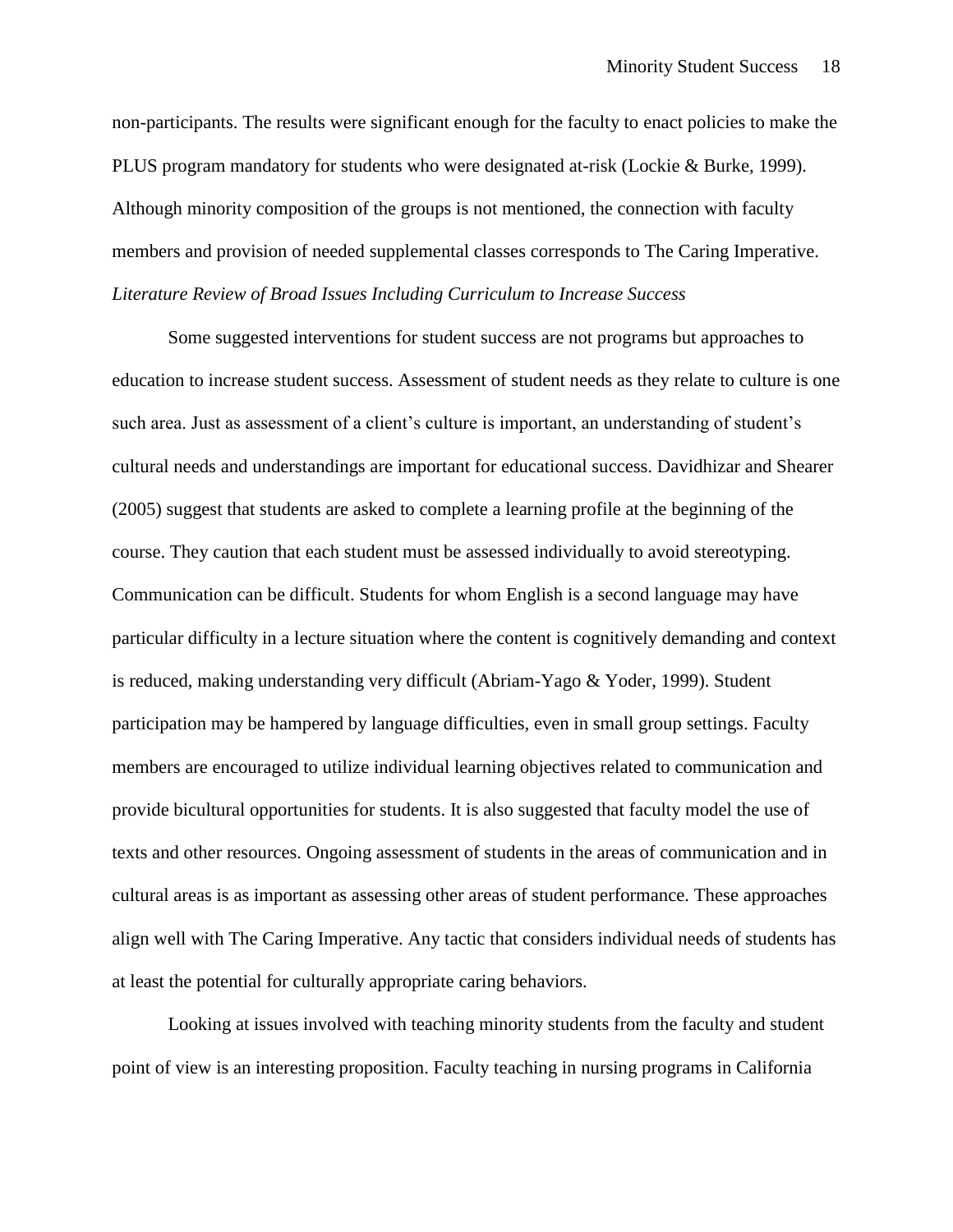and minority nurses who graduated from California nursing programs were interviewed to obtain that information. Faculty members from associate degree and baccalaureate programs that had 45% to 90% minority students were interviewed and 45% of these individuals were members of minorities themselves. The graduates identified five different patterns of responding by educators. The first was generic. These instructors identify individual differences between students but do not consider culture to be an important factor contributing to the differences. The second pattern is mainstreaming. There is a high level of cultural awareness and the faculty respond to it by assisting students to understand and adapt to the mainstream culture. The third pattern in non-tolerant. These instructors do not tolerate cultural differences and create barriers for minority students. The fourth pattern is struggling, in which faculty are moving toward higher cultural awareness and are trying to adapt their teaching to respond to cultural needs. The fifth pattern is bridging. High levels of cultural awareness characterize it and instructional responses are culturally adapted. This pattern was described but not experienced as often as the other four patterns. In addition to identifying the patterns of responding, the interview with the graduates identified the need for minority role models (Yoder, 1996).

Bridges and barriers specific to career mobility were identified by Hispanic nurses who had completed the next level of education in nursing. Focus groups were conducted in six sites across the country to obtain this information. The barriers identified were financial, institutional, the Hispanic culture and family, and language. Institutional barriers included discrimination by faculty, inflexible schedules, and ineffective advising. Cultural barriers generally involved gender roles, women are expected to stay home and care for the family. Language was an issue because students felt that some faculty and peers associated language difficulty with lower intelligence and some assumed there would be language issues because the student was Hispanic.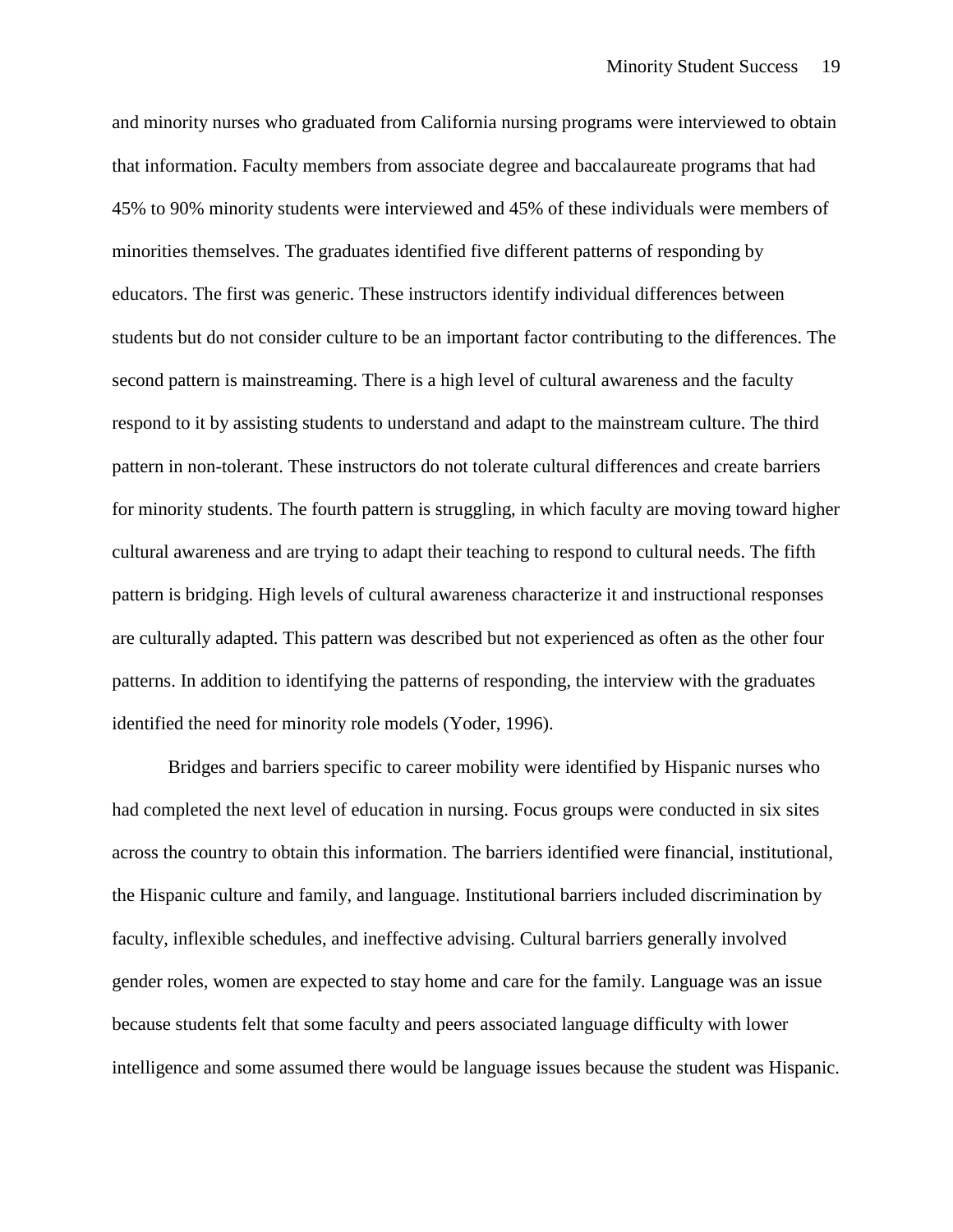Some of the items that were identified as barriers also served as bridges; the institutional area was one of these. Ability to take part time classes, availability of financial aid, and role models and mentors were bridges. Family also served as bridges for some students, as supports and motivators. Professional aspirations and personal factors also served as bridges for educational mobility. Many Hispanic nurses start at the ADN level of nursing education, so identifying bridges and barriers to continued education is an important goal (Villarruel, Canales, & Torres, 2001). Identification of bridges and barriers could be an important precursor to development of interventions that could be aligned with The Caring Imperative.

Evans (2004) looked directly at using the caring curriculum with Hispanic and American Indian nursing students. The author produced a recruitment film for Hispanic and American Indian students. With approval of the Institutional Review Board, seven interviews were filmed as a basis for the film and the qualitative data obtained was also analyzed. A list of 18 barriers to success was developed that included the top six of: leaving home, experiencing racism, fearing failure, facing economic difficulties, having work conflicts, and seeing nursing as an unreachable goal. The caring curriculum was carefully defined and components of the curriculum were identified that would address the barriers that were identified.

#### Analysis and Conclusions

Analysis of minority student success in nursing school seems almost as complex as the issue itself. Material available for review varies widely in topics studied and reported. One noticeable issue is the definition of student success. Retention efforts generally focus on students completing educational programs without reports of NCLEX-RN® pass rates. This important piece of students' success must be included for a complete picture of the issue. And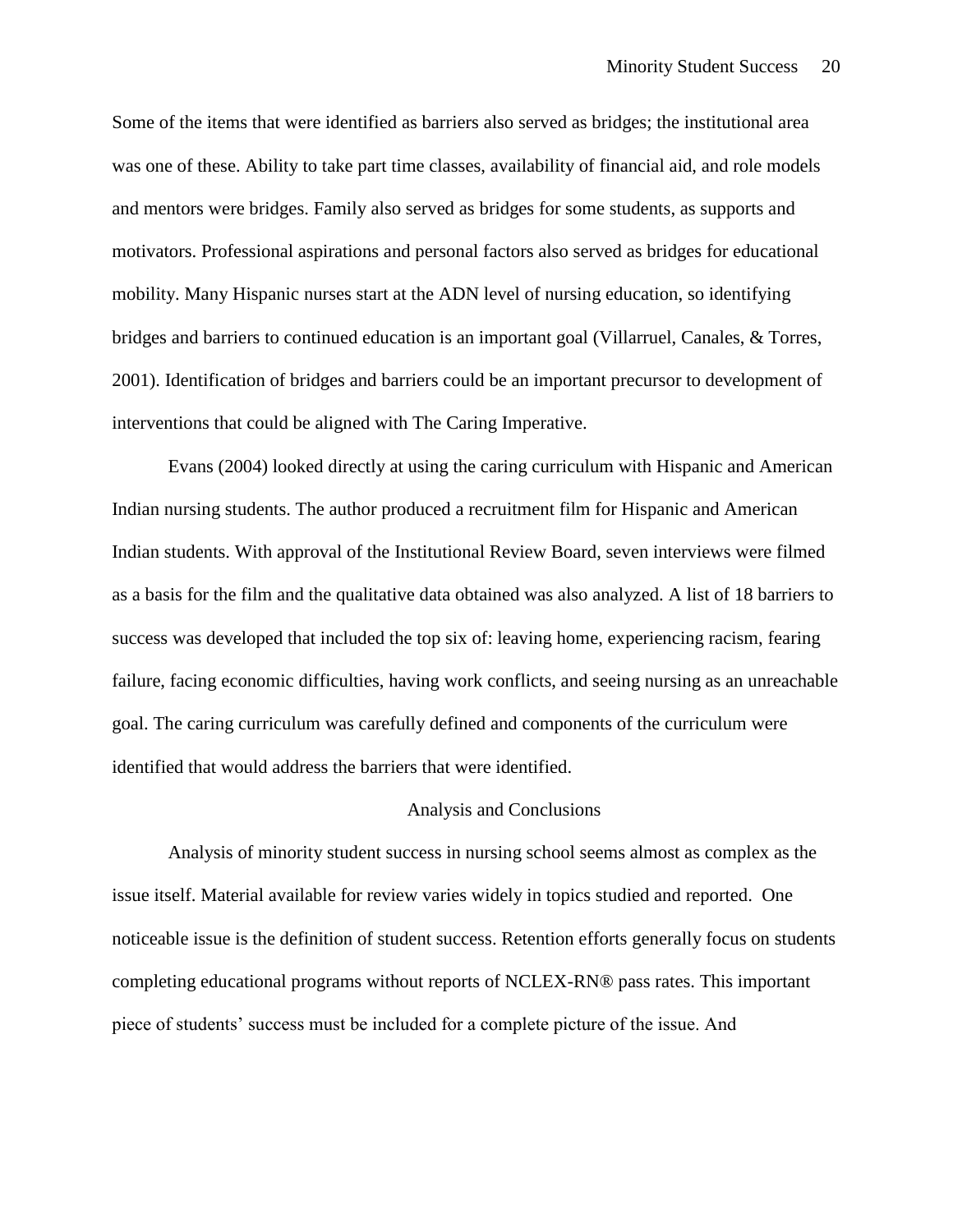NCLEX-RN® pass rates for programs cannot really be examined for significance without knowing facts about program retention: all graduates could pass if all students having any type of difficulty were not retained. Few articles available for review include both aspects of nursing student success.

Another difficulty is finding specific information about minority student success. In this area, there is sometimes discussion of recruitment of minorities without discussion of student success after they are recruited. Some reports don't include information about minority students in the group studied. In most of these cases, students are labeled at-risk on the basis of identifier other than race. The most common of these is academic concerns. Although this information is certainly valuable and pertinent, it is impossible to generalize or draw conclusions about minority student issues from it.

There is a recurring theme in this literature that students are arriving at college less prepared than in the past. Minority and nontraditional students are perceived to be even less prepared than traditional students. A variety of interventions are suggested to deal with this. Careful screening of applicants is one approach (Gallagher, Bomba, & Crane, 2001; Manifold  $\&$ Rambur, 2001). There is a potential danger in making entrance requirements so difficult that students who could be successful are eliminated from consideration. The Caring Imperative (Leininger and Watson, 1990) as well as Tinto (1993) would caution against this. Some remediation is necessary prior to entrance into nursing education. Caring behavior would mandate this be done as early as possible; testing and intervention should happen at the first contact with the student.

Numerous programs offer remediation or enrichment to students who are in nursing programs. Reports of these studies often mention minority students; indeed minority students are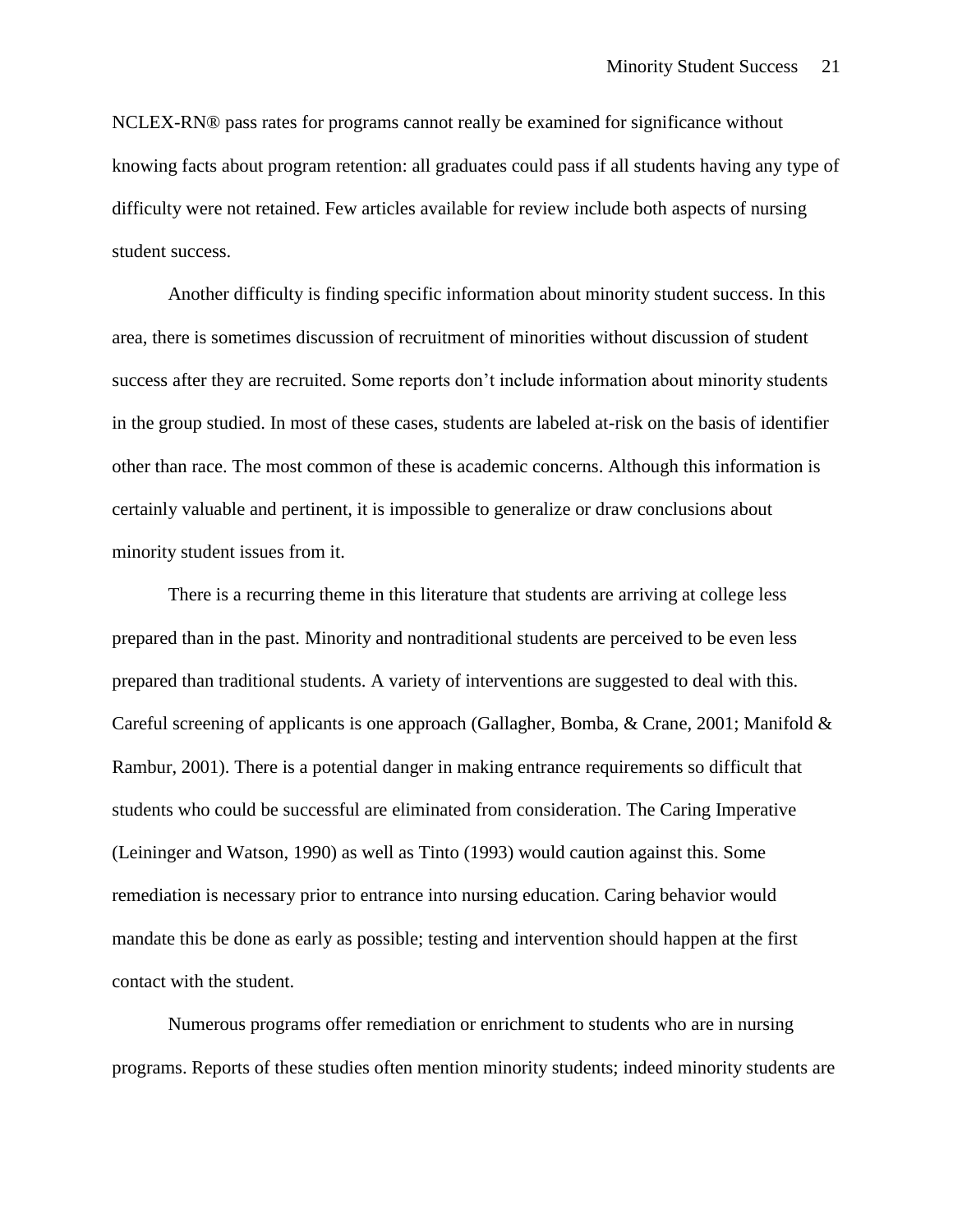often targeted for both of these interventions. Although remediation, with its focus on bringing students up to minimal performance levels, and enrichment, with its focus on advancing students to the highest level of functioning, might seem to have little in common, similar activities are often used in both and with similar, positive results.

There are questions that must be answered in order to implement a program. One involves referral to the program. Who gets in? How is increased risk measured? Is participation in the program suggested or mandated? The enrichment program reported by Jeffreys (2001) relied on self-referral by the students. Jeffreys suggests that more examination be done to look at characteristics of those who participate in this manner.

Another consideration for a program is the cost. If extra classes are taught and extra mentors or coordinators are required, there is cost involved. If the classes are credit generating, at least some of the cost is absorbed by the students. Many of the programs examined began with the support of grant money; some noted that they were able to become self-supporting after the initial start up expenses. Even extra assessment costs and is an issue; standardized tests cost money and there may be additional expenses for personnel to administer the exams.

Another positive intervention is the availability of a person for whom student success is their primary concern (Gardner, 2005). This retention specialist may serve as a contact person for needed services and a cultural broker for the system of higher education. Individual student crises are not often studied but may certainly affect student success. The use of faculty mentors or coaches as well as peer mentors are the most often mentioned interventions in the literature. This personal connection with the program, with education and with nursing is directly in alignment with The Caring Imperative.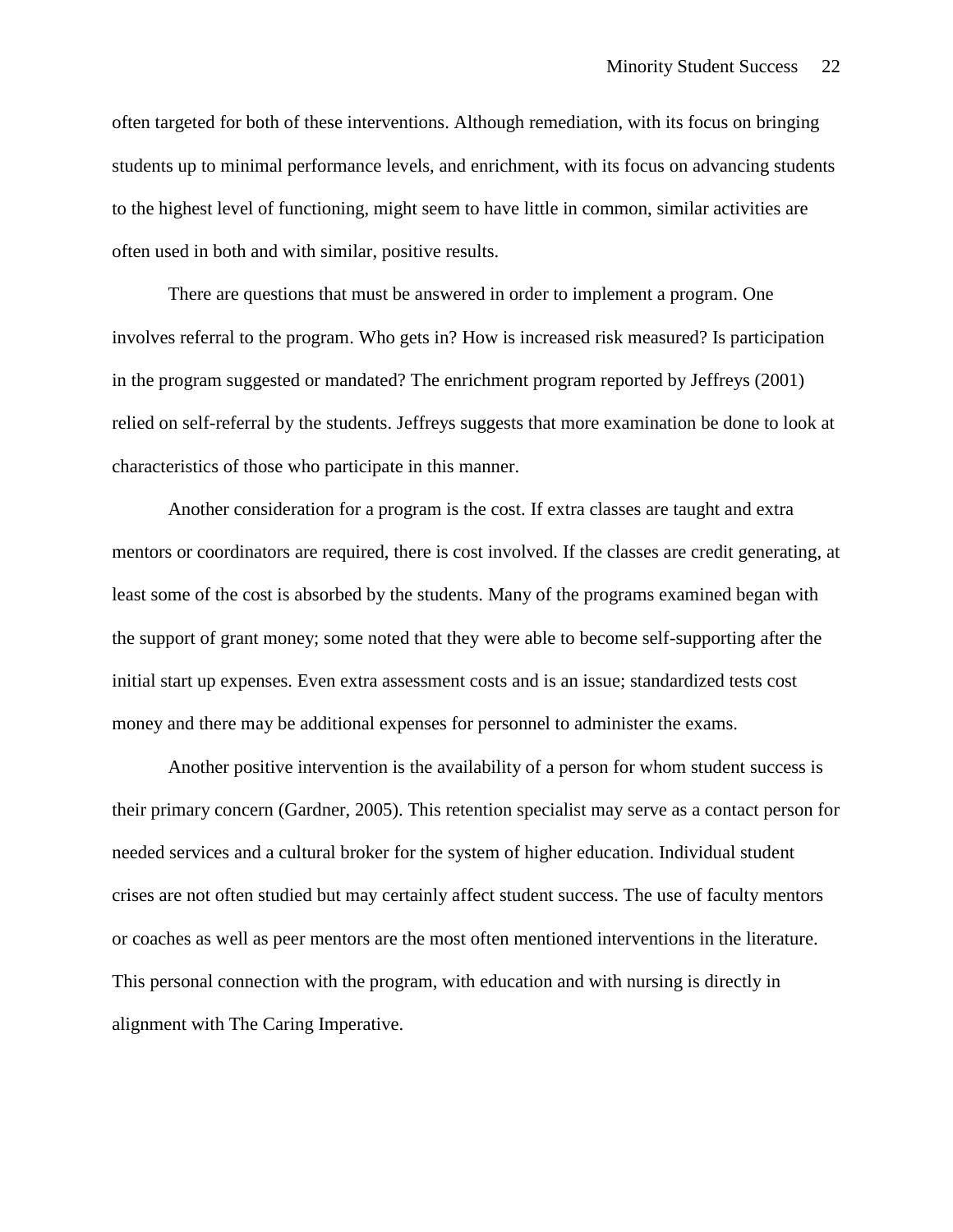The University of New Mexico in Gallup has an associate degree nursing program where the usual majority is in the minority. There are only from 10-15% white, non-Hispanic students. Over 50% of the student population is Native American. Using a combination of interventions, including a retention specialist, the attrition rates have dropped from around 30% in 2003 to 6% in the fall 2006 semester. At the same time, the NCLEX-RN® pass rate has increased from just over 80% to over 85%.

Perhaps even of greater interest than enrichment or remedial programs are changes in curriculum and teaching methods to increase student success. Appropriate cultural assessment of students, use of The Caring Imperative and consideration of varied learning styles as well as other best educational practices would benefit all students, not just those designated at-risk or even self-identifying as needing assistance. There is not enough available data that document the overall benefits of these practices to support student success. It would be interesting to see comparisons of student retention and NCLEX-RN® pass rates between programs that have similar student populations but use very different teaching methods and styles.

There does seem to be adequate evidence that something can be done to increase student success, even minority student success. The best interventions for any particular program would be individualized to consider the student population and the school. Using The Caring Imperative to plan caring, supportive, culturally sensitive behaviors would increase student success. The uncaring behavior would be to do nothing or to do nothing differently if students are not successful. The cost of unsuccessful nursing education is nearly immeasurable. The profession loses. Educational systems and nursing programs lose. But, most of all, the student loses. This is the greatest loss of all. As if most minority individuals have not had their fair share of hardships, we ask them to take 20 credit hours or more of prerequisites, then when they fulfill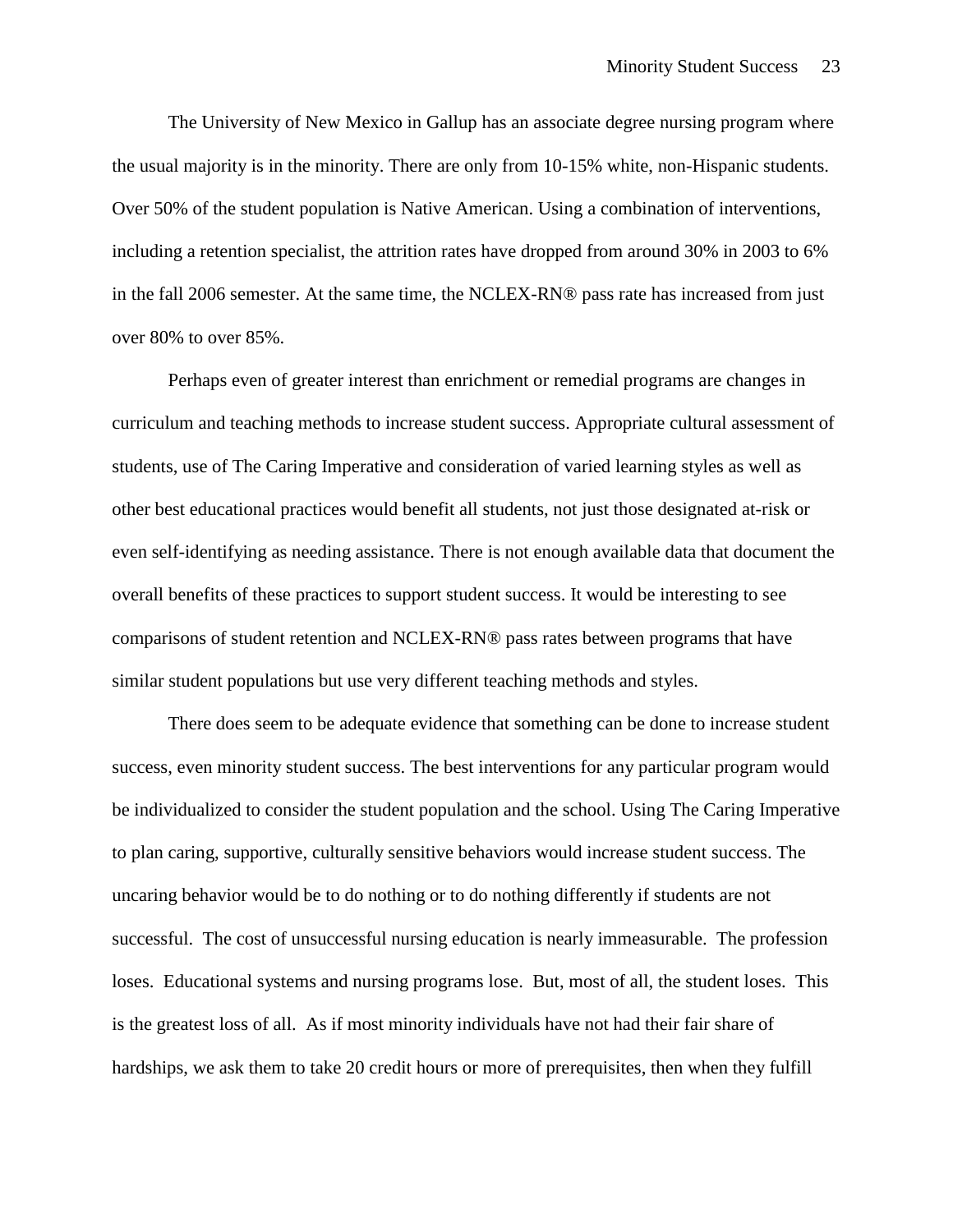their end of the bargain, we allow them to fail once they get into the nursing program. Who cares for them in their loss of self-esteem, of future income, of "face" among their family and cultural relatives, of a profession they wanted so badly?

As a profession, nursing education needs to do far more than that represented by a handful of schools providing little, no, or grossly belated individual assistance and caring. As professionals, nursing educators, spawned from the "Caring Imperative" need to show a lot more care when educating minorities. If for no other reason, nursing educators need at least to attempt to amend what we have done and left undone to the hundreds if not thousands of men and women over the past decade who hoped for a nursing career only to have it quashed mid-stream by failing out with little or no assistance on our part. If we practice the Caring Imperative, doing whatever it takes to assist an individual in his or her academic endeavors, we will then truly open the harbor of compassion.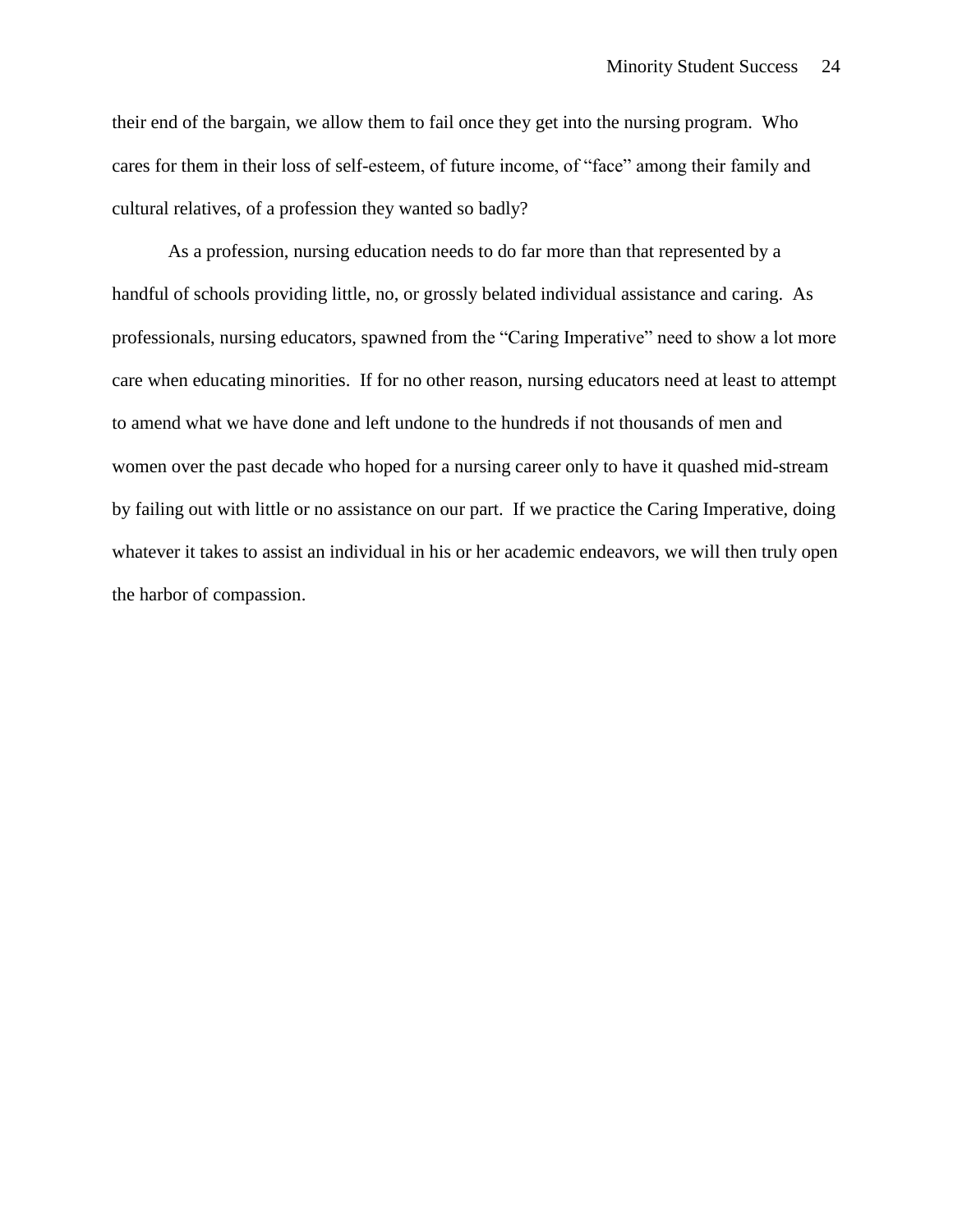#### References

- Abriam-Yago, K., & Yoder, M. (1999). The Cummins model: A framework for teaching nursing students for whom English is a second language. *Journal of Transcultural Nursing, 10*(2), 143-149.
- Appleton, C. (1990). The meaning of human care and the experience of caring in a university school of nursing. In M. Leininger, & J. Watson (Eds.), *The caring imperative in education* (pp. 77-94). New York: National League for Nursing.
- Bean, J. P., & Metzner, B. S. (1985). A conceptual model of nontraditional undergraduate student attrition. *Review of Educational Research, 55*(4), 485-540.
- Davidhizar, R., & Shearer, R. (2005). When your nursing student is culturally diverse. *The Health Care Manager, 24*(4), 356-363.
- Evans, B. C. (2004). Application of the caring curriculum to education of Hispanic, Latino and American Indian nursing students. *Journal of Nursing Education, 43*(5), 219-228.
- Fitzsimmons, V. M., & Kelley, M. L. (1996). Introduction. In V. M. Fitzsimmons, & M. L. Kelley (Eds.), *The culture of learning, Access, retention, and mobility of minority students in nursing* (pp. 1-13). New York: NLN Press.
- Gallagher, P. A., Bomba, C., & Crane, L. R. (2001). Using an admission exam to predict student success in an ADN program. *Nurse Educator, 26*(3), 132-135.
- Gardner, J. D. (2005). A successful minority retention project. *Journal of Nursing Education, 44*(12), 566-568.
- Griffiths, M. J., & Tagliareni, M. E. (1999). Challenging traditional assumptions about minority students in nursing education: Outcomes from Project IMPART. *Nursing and Health Care Perspectives, 20*(6), 290-295.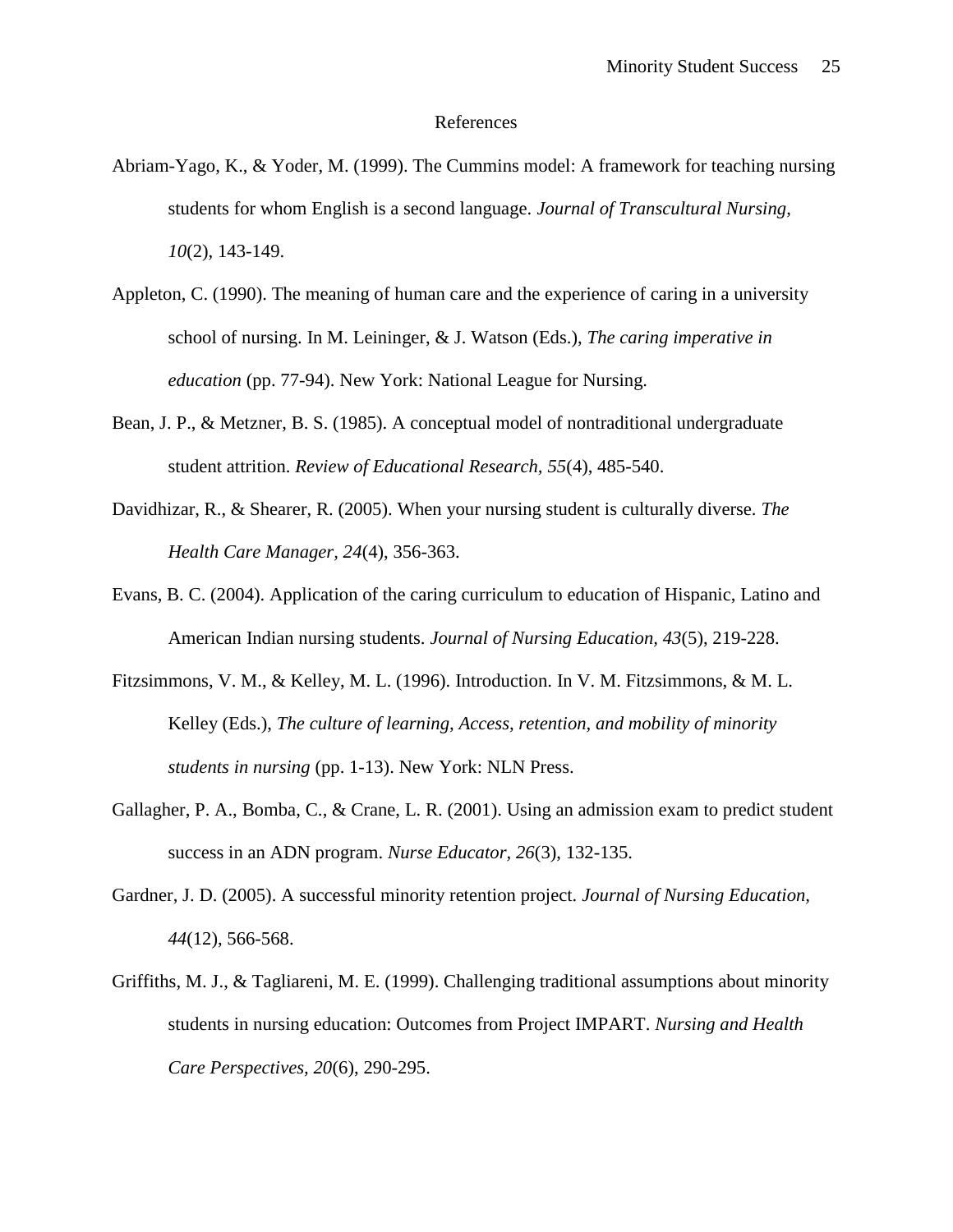Halldorsdottir, S. (1990). The essential structure of a caring and an uncaring encounter with a teacher: the perspective of the nursing student. In M. Leininger, & J. Watson (Eds.), *The caring imperative in education* (pp. 95-108). New York: National League for Nursing.

Health Resources and Services Administration (2004). *The registered nurse population: Findings from the national sample survey of registered nurses.* Retrieved January 27, 2007, from

Http://bhpr.hrsa.gov/healthworkforce/reports/nursing/samplesurvey00/chapter2.htm

- Higgins, B. (2004). Relationships between retention and peer tutoring for at-risk students. *Journal of Nursing Education, 43*(7), 319-321.
- Higgins, B. (2005). Strategies for lowering attrition rates and raising NCLEX-RN pass rates. *Journal of Nursing Education, 44*(12), 541-547.
- Jeffreys, M. R. (1998). Predicting nontraditional student retention and academic achievement. *Nurse Educator, 23*(1), 42-48.
- Jeffreys, M. R. (2001). Evaluating enrichment program study groups: Academic outcomes, psychological outcomes, and variables influencing retention. *Nurse Educator, 26*(3), 142- 149.
- Leininger, M., & Watson, J. (1990). *The caring imperative in education*. New York: National League for Nursing.
- Lockie, N. M., & Burke, L. J. (1999). Partnership in learning for utmost success (PLUS): Evaluation of a retention program for at-risk nursing students. *Journal of Nursing Education, 38*(4), 188-192.
- Manifold, C., & Rambur, B. (2001). Predicctors of attrition in American Indian nursing students. *Journal of Nursing Education, 40*(6), 279-281.